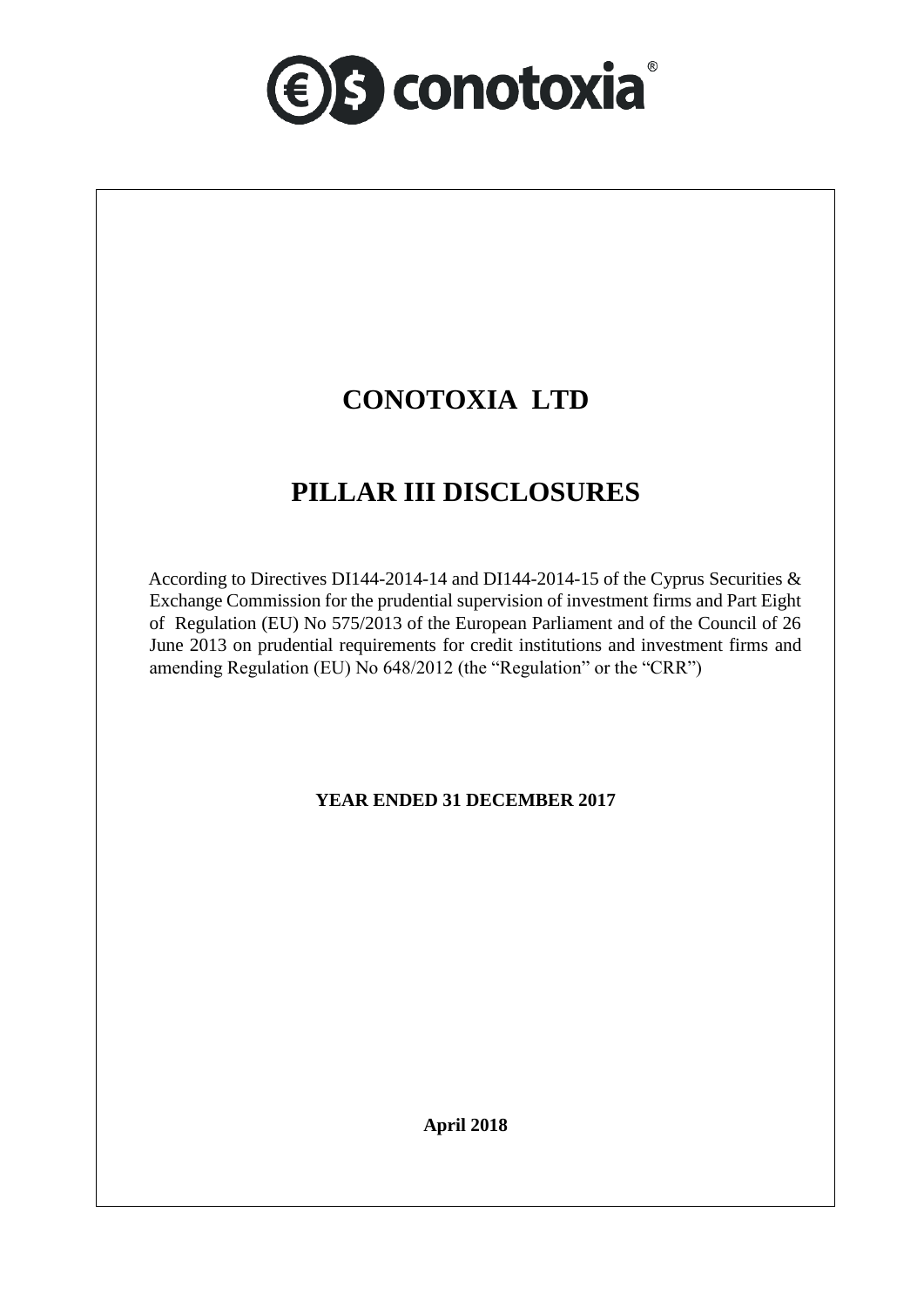

## **Contents**

| 1. |        |        |                                                                                     |  |
|----|--------|--------|-------------------------------------------------------------------------------------|--|
|    | 1.1    |        |                                                                                     |  |
|    | 1.2    |        |                                                                                     |  |
|    | 1.3    |        |                                                                                     |  |
|    | 1.4    |        | Disclosure Policy: Basis and Frequency of Disclosure / Location and verification 6  |  |
|    | 1.4.1. |        |                                                                                     |  |
|    | 1.4.2. |        |                                                                                     |  |
|    | 1.4.3. |        |                                                                                     |  |
|    |        | 1.4.4. |                                                                                     |  |
|    | 1.5    |        |                                                                                     |  |
|    | 1.5.1. |        |                                                                                     |  |
|    | 1.5.2. |        |                                                                                     |  |
|    | 1.5.3. |        |                                                                                     |  |
|    | 1.6    |        |                                                                                     |  |
| 2. |        |        |                                                                                     |  |
|    | 2.1    |        |                                                                                     |  |
|    | 2.2    |        |                                                                                     |  |
|    | 2.3    |        |                                                                                     |  |
|    | 2.4    |        |                                                                                     |  |
|    | 2.5    |        |                                                                                     |  |
|    | 2.6    |        |                                                                                     |  |
| 3. |        |        |                                                                                     |  |
|    | 3.1    |        |                                                                                     |  |
|    | 3.2    |        | Main features of Common Equity Tier 1, Additional Tier 1 and Tier 2 instruments  16 |  |
|    | 3.3    |        |                                                                                     |  |
| 4. |        |        |                                                                                     |  |
|    | 4.1    |        |                                                                                     |  |
|    | 4.2    |        |                                                                                     |  |
| 5. |        |        |                                                                                     |  |
|    | 5.1    |        |                                                                                     |  |
|    | 5.1.1  |        |                                                                                     |  |

## $\overline{2}$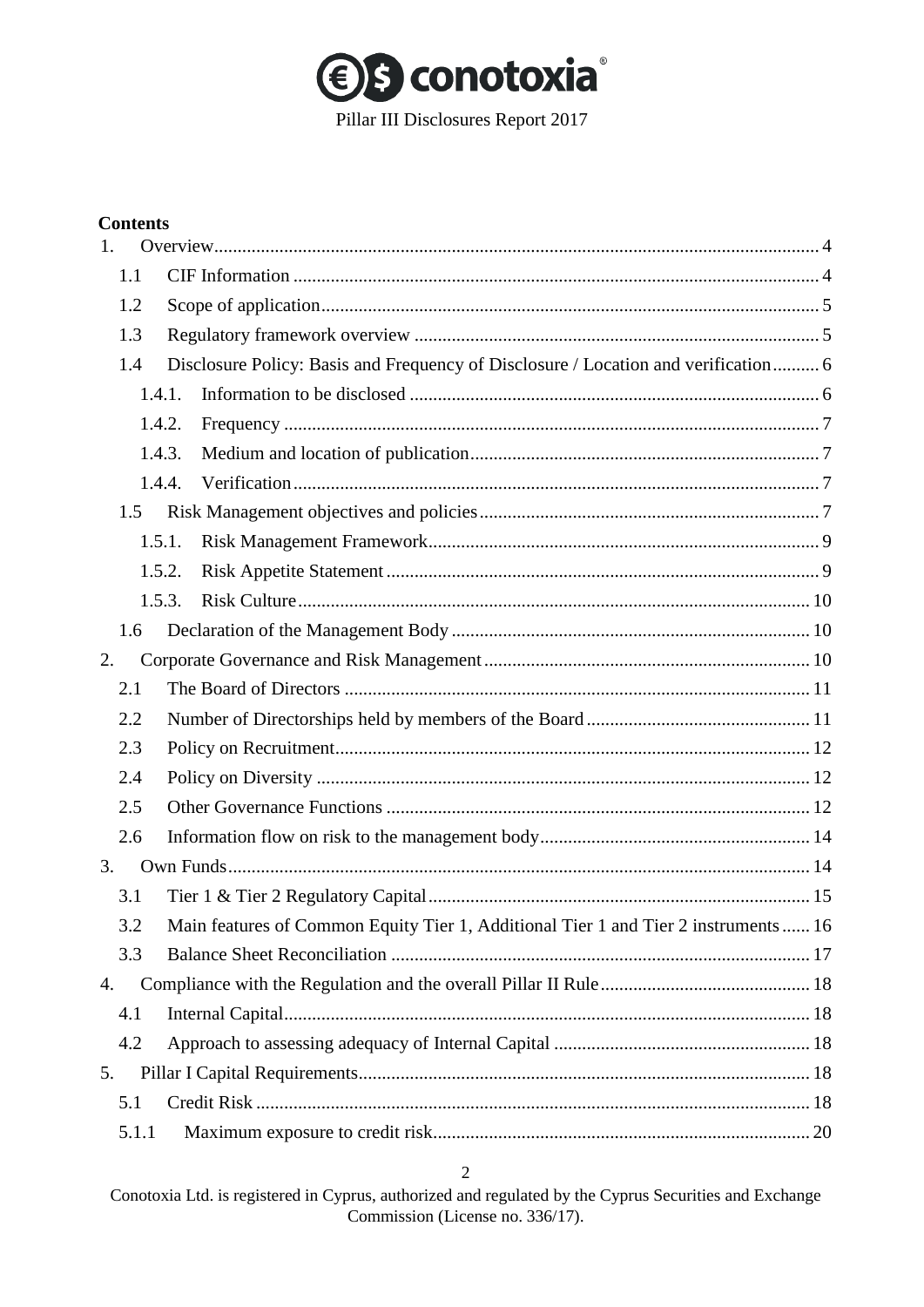

Pillar III Disclosures Report 2017

|   | 5.1.2 | Credit Risk – Risk Weighted Assets by Geographical distribution of the exposure 21 |
|---|-------|------------------------------------------------------------------------------------|
|   |       |                                                                                    |
|   | 5.1.3 |                                                                                    |
|   | 5.2   |                                                                                    |
|   | 5.2.1 |                                                                                    |
|   | 5.2.2 |                                                                                    |
|   | 5.3   |                                                                                    |
| 6 |       |                                                                                    |
|   | 6.1   |                                                                                    |
|   | 6.2   |                                                                                    |
|   | 6.3   |                                                                                    |
|   | 6.4   |                                                                                    |
|   | 6.5   |                                                                                    |
|   | 6.6   |                                                                                    |
|   | 6.7   |                                                                                    |
|   | 6.8   |                                                                                    |
|   | 6.9   |                                                                                    |
|   | 6.10  |                                                                                    |
|   | 6.11  |                                                                                    |
| 7 |       |                                                                                    |
|   | 7.1   |                                                                                    |
|   | 7.2   |                                                                                    |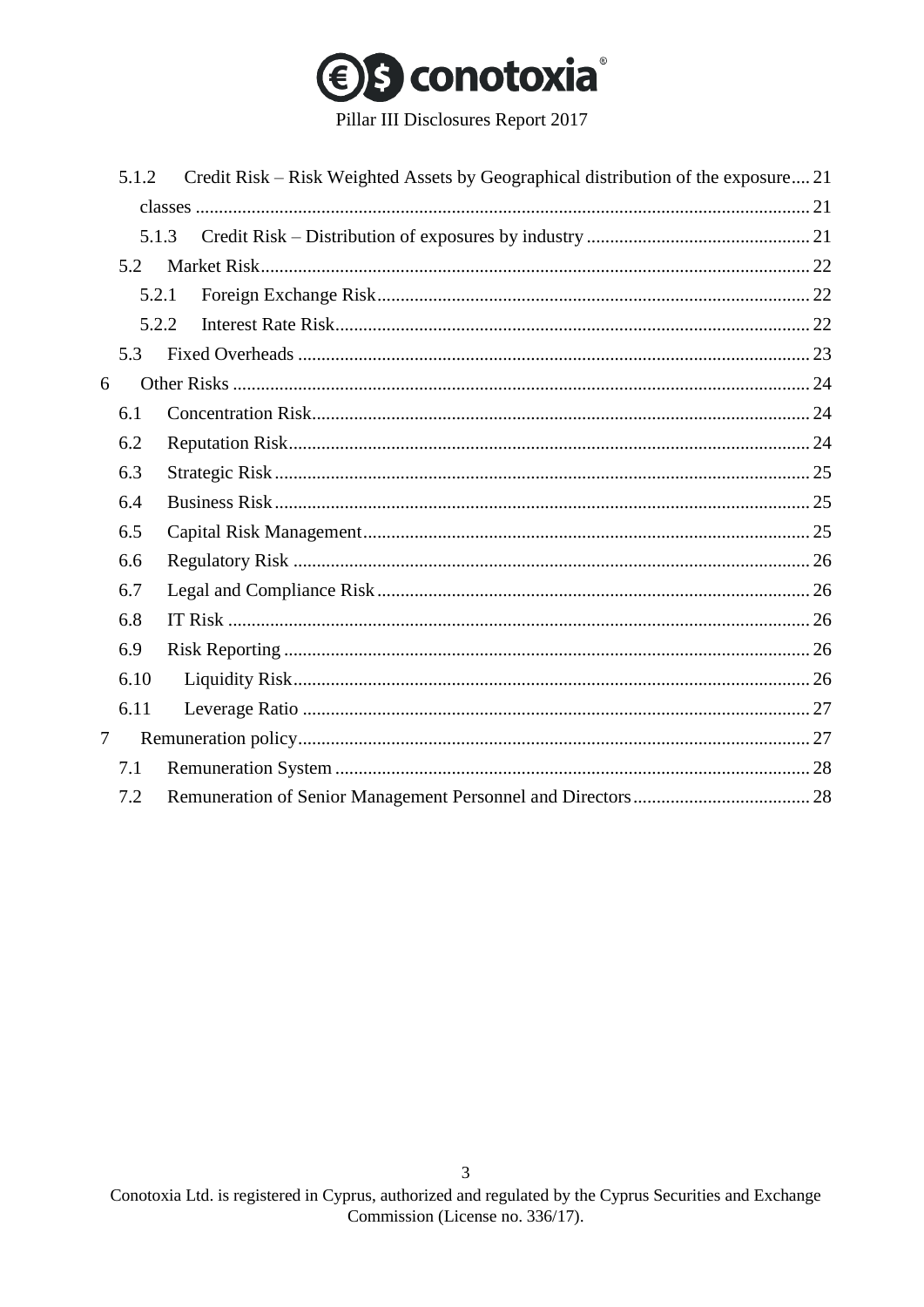

## <span id="page-3-0"></span>**1. Overview**

## <span id="page-3-1"></span>**1.1 CIF Information**

Conotoxia Ltd (hereinafter the "Company") was incorporated in the Republic of Cyprus on 15/01/2016 as a private limited liability company with registration number HE 351239. It is a Cyprus Investment Firm (hereinafter "CIF") and is authorized and regulated in Cyprus by the Cyprus Securities and Exchange Commission (license number 336/17) and the license was activated on 11/11/2017.

The Company is authorized to provide the following **Investment Services**, in accordance with Part Ι of the Third Appendix of the Law 144(Ι)/2007, as amended):

- 1. Reception and transmission of orders in relation to one or more financial instruments
- 2. Execution of orders on behalf of clients

The Company is also authorized to provide the following **Ancillary Services**, in accordance with Part II of the Third Appendix of the Law 144(I)/2007, as amended):

- Safekeeping and administration of financial instruments for the accounts of clients, including custodianship and related services such as cash/collateral management
- Foreign exchange services where connected to the provision of investment services
- Investment research and financial analyses or other forms of general recommendation relating to transactions in financial instruments

The Company is authorized to provide the aforementioned investment and ancillary services, as applicable for each service, for the following **Financial Instruments**, in accordance with Part III of the Third Appendix of the Law 144(Ι)/2007, as amended:

- 1. Transferable Securities
- 2. Money Market Instruments
- 3. Units in Collective Investment Undertakings
- 4. Options, futures, swaps, forward rate agreements and any other derivative contracts relating to securities, currencies, interest rates or yields, or other derivatives instruments, financial indices or financial measures which may be settled physically or in cash.
- 5. Options, futures, swaps, forward rate agreements and any other derivative contracts relating to commodities that must be settled in cash or may be settled in cash at the option of one of the parties (otherwise than by reason of a default or other termination event).
- 6. Options, futures, swaps, and any other derivative contract relating to commodities that can be physically settled provided that they are traded on a regulated market or/and an MTF
- 7. Options, futures, swaps, forwards and any other derivative contracts relating to commodities, that can be physically settled not otherwise mentioned in point 6 of Part III and not being for commercial purposes, which have the characteristics of other derivative financial instruments, having regard to whether, inter alia, they are cleared and settled through recognized clearing houses or are subject to regular margin calls
- 8. Derivative instruments for the transfer of credit risk

4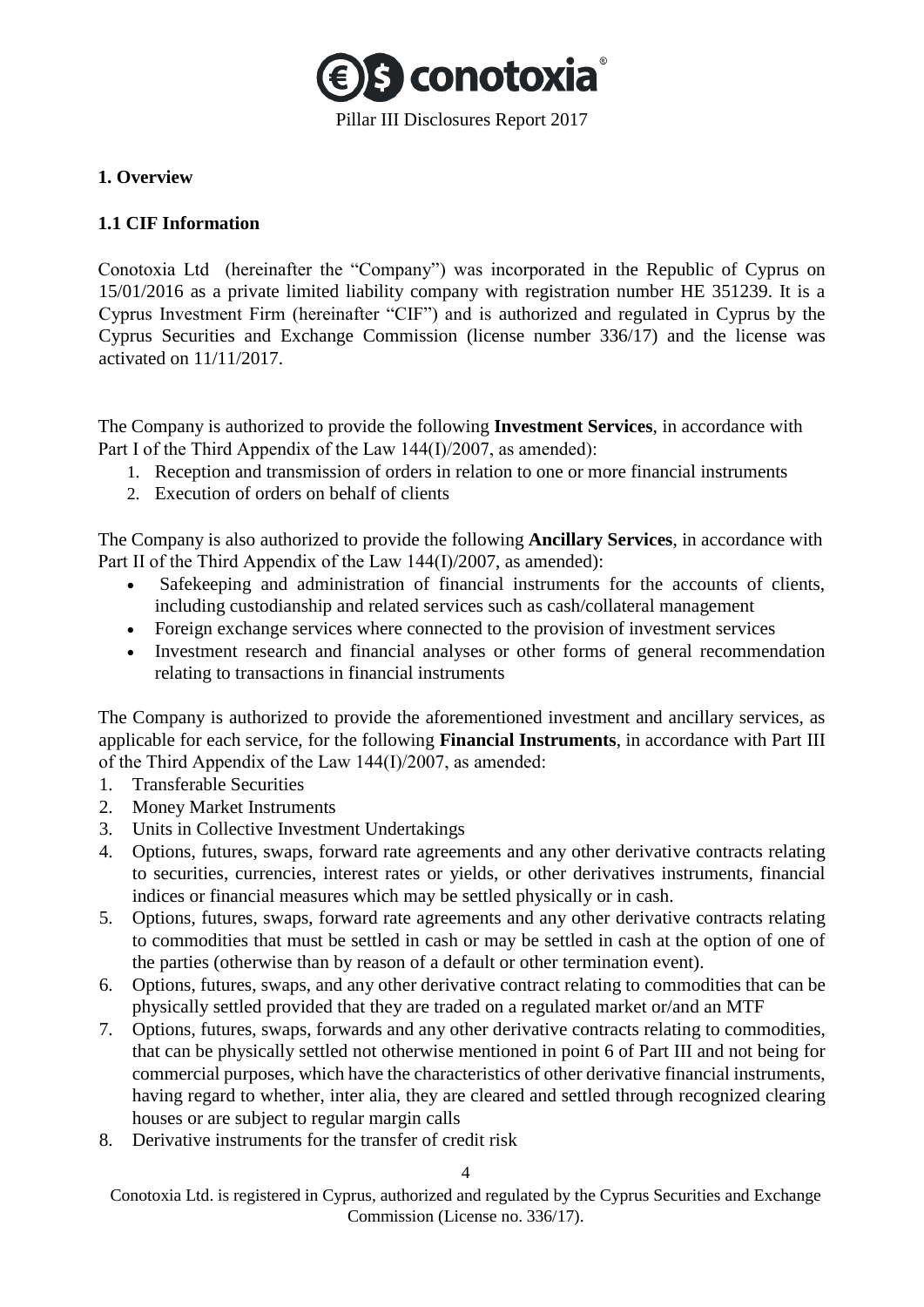

#### 9. Financial contracts for differences

10. Options, futures, swaps, forward rate agreements and any other derivative contracts relating to climatic variables, freight rates, emission allowances or inflation rates or other official economic statistics that must be settled in cash or may be settled in cash at the option of one of the parties (otherwise than by reason of a default or other termination event), as well as any other derivative contract relating to assets, rights, obligations, indices and measures not otherwise mentioned in this Part, which have the characteristics of other derivative financial instruments, having regard to whether, inter alia, they are traded on a regulated market or an MTF, are cleared and settled through recognized clearing houses or are subject to regular margin calls.

Moreover, based on the CRR, the Company has been categorized as an Investment Firm that falls under Article 95 (1). Given its categorization, the Company has adopted the Fixed Overheads Exposure Risk calculation method to calculate its total risk exposure amount.

## <span id="page-4-0"></span>**1.2 Scope of application**

The Company is publishing the disclosures on an individual (solo) basis.

Annual Reports and Financial Statements are prepared in accordance with International Financial Reporting Standards ("IFRS") and the provisions of the Cyprus Company Law, Cap. 113.

## <span id="page-4-1"></span>**1.3 Regulatory framework overview**

This report has been prepared in accordance with Section 4 (Paragraph 32) of the CySEC Directive DI144-2014-14 (the "Directive") for the prudential supervision of investment firms which implements the CRR and the European Directive 2013/36/EU (the "European Directive" or "CRD  $IV$ ").

CRR establishes the prudential requirements for capital, liquidity and leverage that entities need to abide by. Furthermore, CRR introduces significant changes in the prudential regulatory regime applicable to institutions including amended minimum capital ratios, changes to the definition of capital and the calculation or risk weighted assets and the introduction of new measures relating to leverage, liquidity and funding. Additionally, CRR permits a transition period for certain of the enhanced capital requirements and certain other measures, such as the leverage ratio, which are not expected to be fully implemented until 2018. CRR is immediately binding on all EU member states. CRD IV governs access to internal governance arrangements including remuneration, Board of Directors (the "Board") composition and transparency.

The Regulatory framework consists of a three "Pillar" approach:

• **Pillar I** establishes minimum capital requirements, defines eligible capital instruments, and prescribes rules for calculating RWA.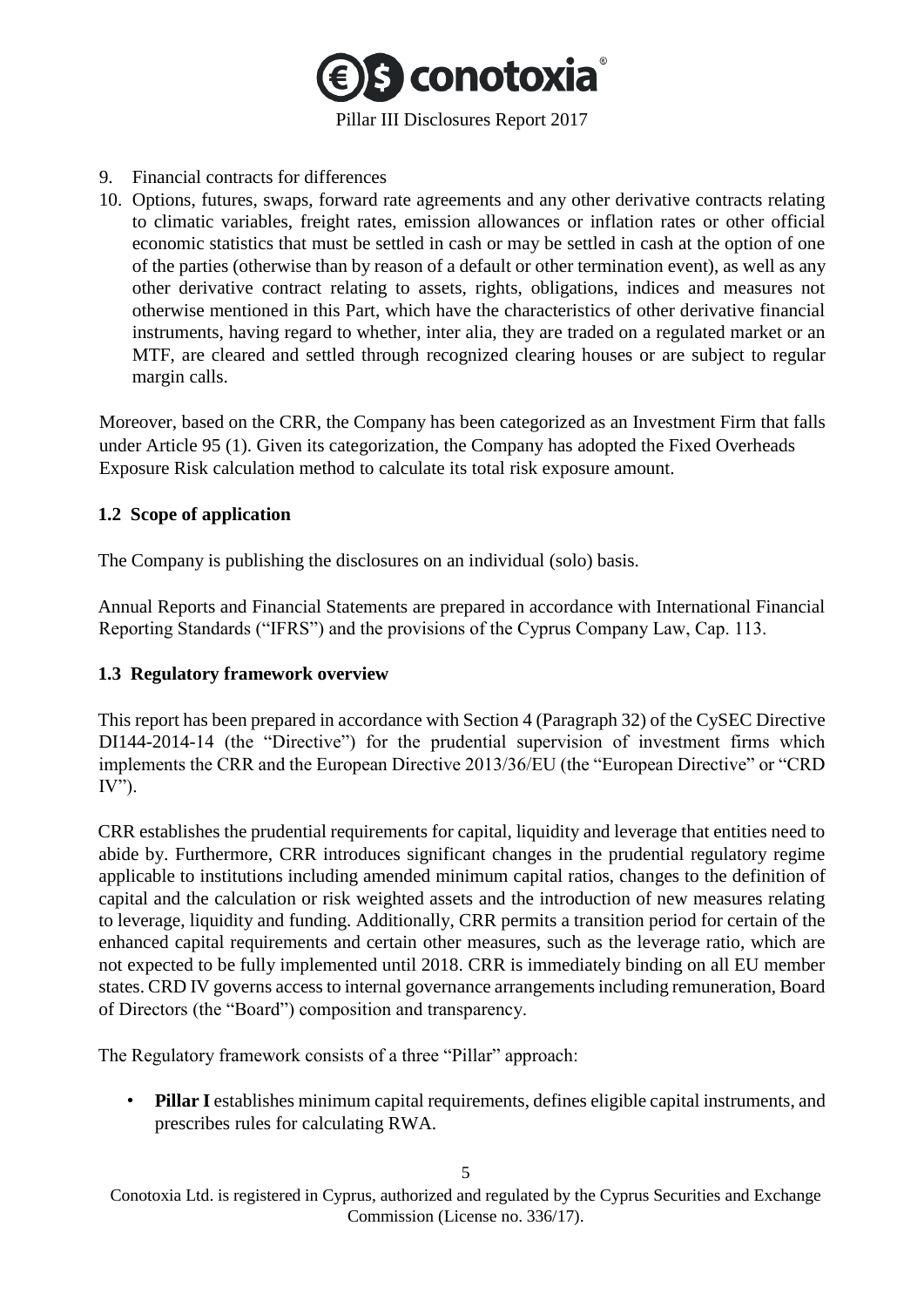

- **Pillar II** requires firms and supervisors to take a view on whether a firm should hold additional capital against risks considered under Pillar I that are not fully captured by the Pillar I process (e.g. credit concentration risk); those risks not taken into account by the Pillar I process (e.g. interest rate risk in the banking book, business and strategic risk); and factors external to the firm (e.g. business cycle effects). Pillar II connects the regulatory capital requirements to the Company's Internal Capital Adequacy Assessment Process ("ICAAP") and to the reliability of its internal control structures. The function of Pillar II is to provide communication between supervisors and institutions on a continuous basis and to evaluate how well the institutions are assessing their capital needs relative to their risks. If a deficiency arises, prompt and decisive action is taken to restore the appropriate relationship of capital to risk.
- **Pillar III** Market Discipline requires the disclosure of information regarding the risk management policies of the Company, as well as the results of the calculations of minimum capital requirements, together with concise information as to the composition of original own funds.

According to the Directive, the risk management disclosures should be included in either the financial statements of the CIFs if these are published, or on their websites. The Pillar III disclosure requirements are contained in Articles 431 to 455 of the Regulation. In addition, these disclosures must be verified by the external auditors of the CIF. The CIF will be responsible to submit its external auditors' verification report to CySEC. The Company has included its risk management disclosures as per the Directive on its website as it does not publish its financial statements. Verification of these disclosures has been made by the external auditors and sent to CySEC.

## <span id="page-5-0"></span>**1.4 Disclosure Policy: Basis and Frequency of Disclosure / Location and verification**

The following sets out the Company's Disclosure Policy as applied to Pillar III Disclosures, according to CRR requirements.

#### <span id="page-5-1"></span>**1.4.1. Information to be disclosed**

The Regulation provides that institutions may omit one or more disclosures, if such disclosures are not regarded as material, except for the following disclosures:

- Regarding the policy on diversity with regard to selection of members of the management body, its objectives and any relevant targets set out in that policy, and the extent to which these objectives and targets have been achieved (*Article 435 (2) (c)*of CRR)
- Own funds *(Article 437* of CRR)
- Remuneration policy *(Article 450* of CRR)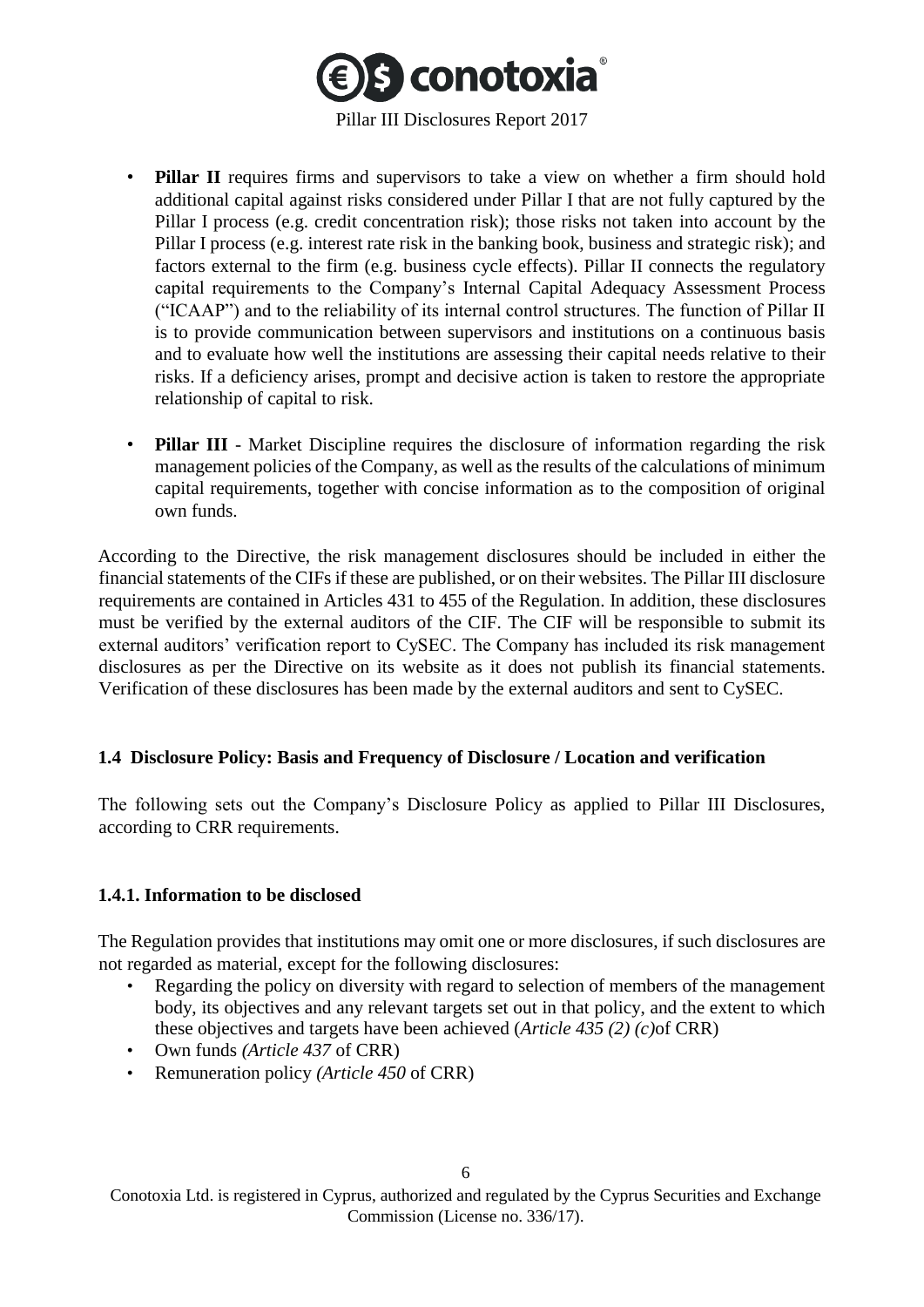

#### **Materiality of Disclosures**

Materiality is based on the criterion that the omission or misstatement of information would be likely to change or influence the decision of a reader relying on that information for the purpose of making economic decisions. Where the Company has considered a disclosure to be immaterial, this was not included in the document.

#### **Disclosures and Confidential Information**

The Regulation also provides that institutions may omit one or more disclosures, if such disclosures are regarded as confidential or proprietary. The CRR defines proprietary as if sharing that information with the public would undermine its competitive position. It may include information on products or systems which, if shared with competitors, would render an institution's investments therein less valuable.

Information is regarded as confidential if there are obligations to customers or other counterparty relationships binding the institution to confidentiality. Under the light of the above, the Company avoided to disclose such confidential information in this report.

## <span id="page-6-0"></span>**1.4.2. Frequency**

The Company's policy is to publish the disclosures required on an annual basis. The frequency of disclosure will be reviewed should there be a material change in approach used for the calculation of capital, business structure or regulatory requirements.

## <span id="page-6-1"></span>**1.4.3. Medium and location of publication**

Institutions may determine the appropriate medium, location and means of verification to comply effectively with the disclosure requirements. In this respect, the Company's Pillar III disclosures are published on the Company's website:

• <https://conotoxia.com/forex>

## <span id="page-6-2"></span>**1.4.4. Verification**

The Company's Pillar III disclosures are subject to internal review and validation prior to being submitted to the Board for approval. The Company's Pillar III disclosures have been reviewed and approved by the Board. In addition, the Remuneration disclosures have been reviewed and approved by the Board of Directors.

## <span id="page-6-3"></span>**1.5 Risk Management objectives and policies**

Conotoxia Ltd. is registered in Cyprus, authorized and regulated by the Cyprus Securities and Exchange Commission (License no. 336/17).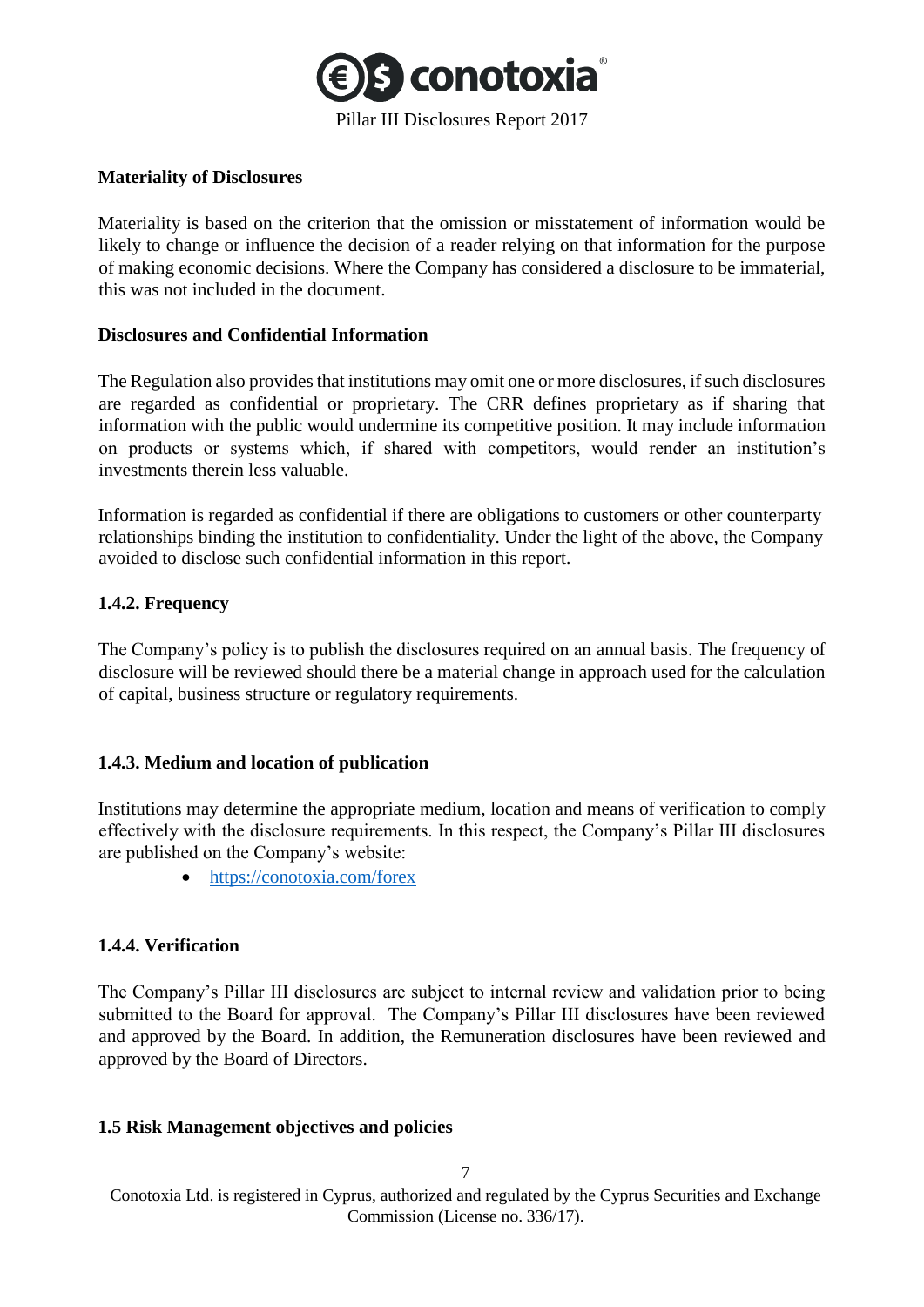

To ensure effective risk management, the Company has adopted the Three Lines of Defense model, with clearly defined roles and responsibilities.

First Line of Defense: Managers are responsible for establishing an effective control framework within their area of operation and identifying and controlling all risks so that they are operating within the organizational risk appetite and are fully compliant with Company's policies and where appropriate defined thresholds. First Line of Defense acts as an early warning mechanism for identifying (or remedying) risks or failures.

Second Line of Defense: – The Risk Management Function is responsible for proposing to the Board appropriate objectives and measures to define the Company's risk appetite and for devising the suite of policies necessary to control the business including the overarching framework and for independently monitoring the risk profile, providing additional assurance where required. The Risk Management Function will leverage their expertise by providing frameworks, tools and techniques to assist management in meeting their responsibilities, as well as acting as a central coordinator to identify enterprise wide risks and make recommendations to address them. Integral to the mission of Second Line of Defense is identifying risk areas, detecting situations/activities, in need of monitoring and developing policies to formalize risk assessment, mitigation and monitoring.

Third Line of Defense - Comprises by the Internal Audit Function which is responsible for providing assurance to the Board on the adequacy of design and operational effectiveness of the systems of internal controls. Internal Audit undertakes on-site inspections/visits to ensure that the responsibilities of each Function are discharged properly (i.e. soundly, honestly and professionally) as well as reviews the Company's relevant policies and procedures. Internal Audit works closely with both the First and Second Lines of Defense to ensure that its findings and recommendations are taken into consideration and followed, as applicable.



## The Three Lines of Defense Model

Adapted from ECIIA/FERMA Guidance on the 8th EU Company Law Directive, article 41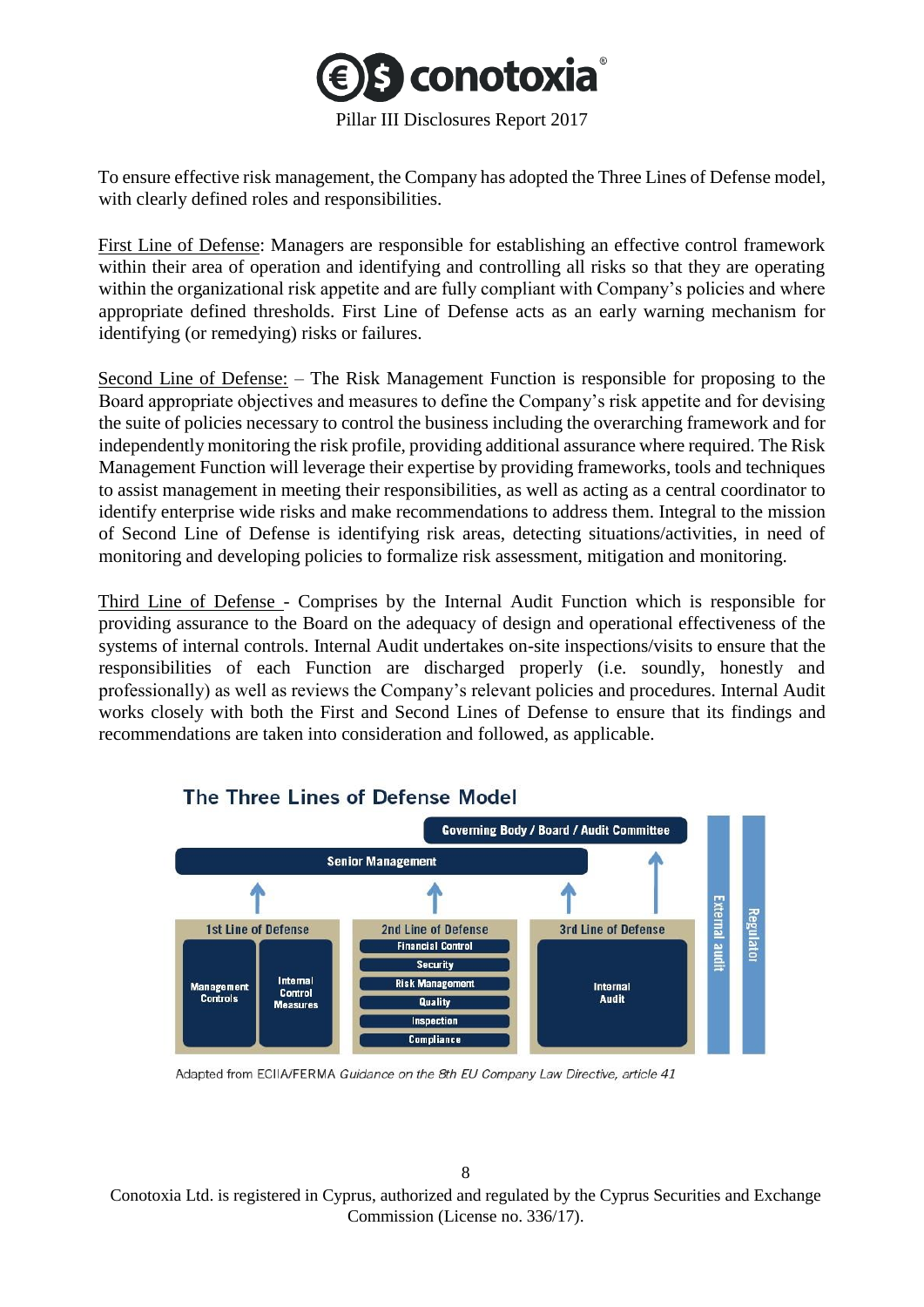

## <span id="page-8-0"></span>**1.5.1.Risk Management Framework**

Managing risk effectively in a continuously changing risk environment, requires a strong risk management culture. As a result, the Company has established an effective risk oversight structure and the necessary internal organizational controls to ensure that the Company undertakes the following:

- The adequate risk identification and management
- The establishment of the necessary policies and procedures
- The setting and monitoring of the relevant limits and
- Compliance with the applicable legislation

The Board meets on a regular basis, and receives updates on risk and regulatory capital matters from management. The Board reviews regularly (at least annually) written reports concerning compliance, risk management and internal audit policies, procedures and work as well as the Company's risk management policies and procedures as implemented by Management.

As part of its business activities, the Company faces a variety of risks, the most significant of which are described further below. The Company holds regulatory capital against all three main types of risk: credit risk, market risk and operational risk.

## <span id="page-8-1"></span>**1.5.2.Risk Appetite Statement**

Risk Appetite is the amount and type of risk that the Company is able and willing to accept in pursuing its business objectives. Risk appetite is expressed in both quantitative and qualitative terms and covers all risks, both on-balance sheet and off-balance sheet.

An effective risk appetite statement is empowering in that it enables the decisive accumulation of risk in line with the strategic objectives of the Company while giving the Board and management confidence to avoid risks that are not in line with the strategic objectives.

The Company has established a robust Risk Appetite Framework. The Board approves the Risk Appetite which defines the type and amount of risk that the Company is prepared to accept to achieve its objectives. Risk Appetite covers three primary areas:

| <b>Risk Area</b> | <b>Risk Types</b>                              |
|------------------|------------------------------------------------|
| Financial        | <b>Credit Risk</b><br>$\bullet$                |
|                  | <b>Market Risk</b><br>$\bullet$                |
|                  | • Liquidity Risk                               |
| Reputational     | <b>Conduct Risk</b><br>$\bullet$               |
|                  | <b>Customer Risk</b><br>$\bullet$              |
|                  | <b>Regulatory Risk</b>                         |
|                  | <b>External reputational Risk</b><br>$\bullet$ |

**Table 2 - Risk Appetite areas** 

 $\overline{Q}$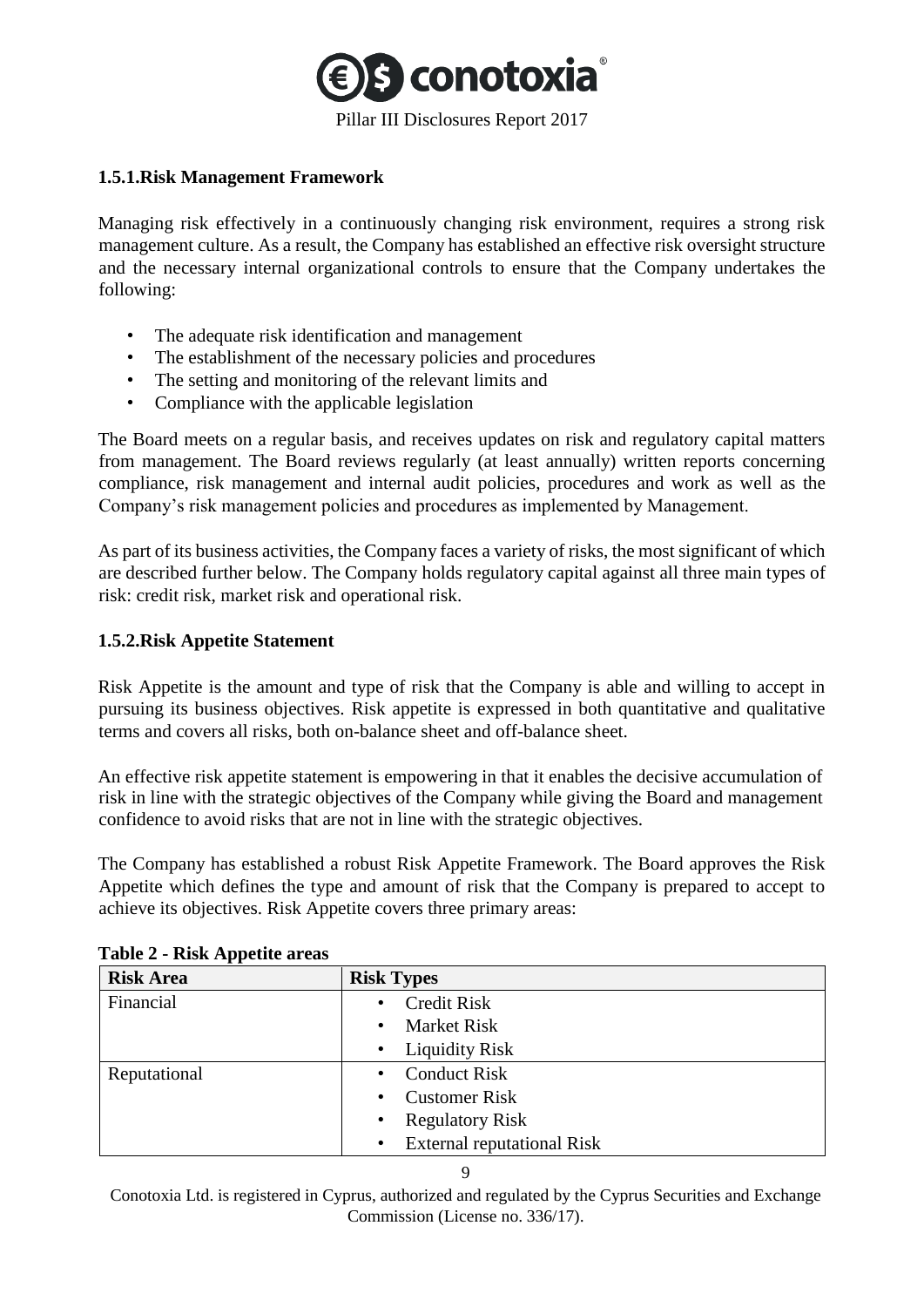

| Operational & People | The risk associated with the failure of key processes or  |
|----------------------|-----------------------------------------------------------|
|                      | systems and the risks of not having the right quality and |
|                      | quantity of people to operate those processes             |

The Risk Appetite framework has been designed to create links to the strategic long term plan, capital planning and the Company's risk management framework.

## <span id="page-9-0"></span>**1.5.3.Risk Culture**

Risk culture is a critical element in the Company's risk management framework and procedures. Management considers risk awareness and risk culture within the Company as an important part of the effective risk management process. Ethical behavior is a key component of the strong risk culture and its importance is also continuously emphasized by the management.

The Company is committed to embedding a strong risk culture throughout the business where everyone understands the risks they personally manage and are empowered and qualified to take accountability for them. The Company embraces a culture where each of the business areas is encouraged to take risk–based decisions, while knowing when to escalate or seek advice.

## <span id="page-9-1"></span>**1.6 Declaration of the Management Body**

The Board is responsible for reviewing the effectiveness of the Company's risk management arrangements and systems of financial and internal control. These are designed to manage rather than eliminate the risks of not achieving business objectives, and – as such – offer reasonable but not absolute assurance against fraud, material misstatement and loss. The Board considers that it has in place adequate systems and controls with regard to the Company's profile and strategy and an appropriate array of assurance mechanisms, properly resourced and skilled, to avoid or minimize loss.

## <span id="page-9-2"></span>**2. Corporate Governance and Risk Management**

The Company's systems of risk management and internal control include risk assessment, management or mitigation of risks, including the use of control processes, information and communication systems and processes for monitoring and reviewing their continuing effectiveness.

The risk management and internal control systems are embedded in the operations of the Company and are capable of responding quickly to evolving business risks, whether they arise from factors within the Company or from changes in the business environment.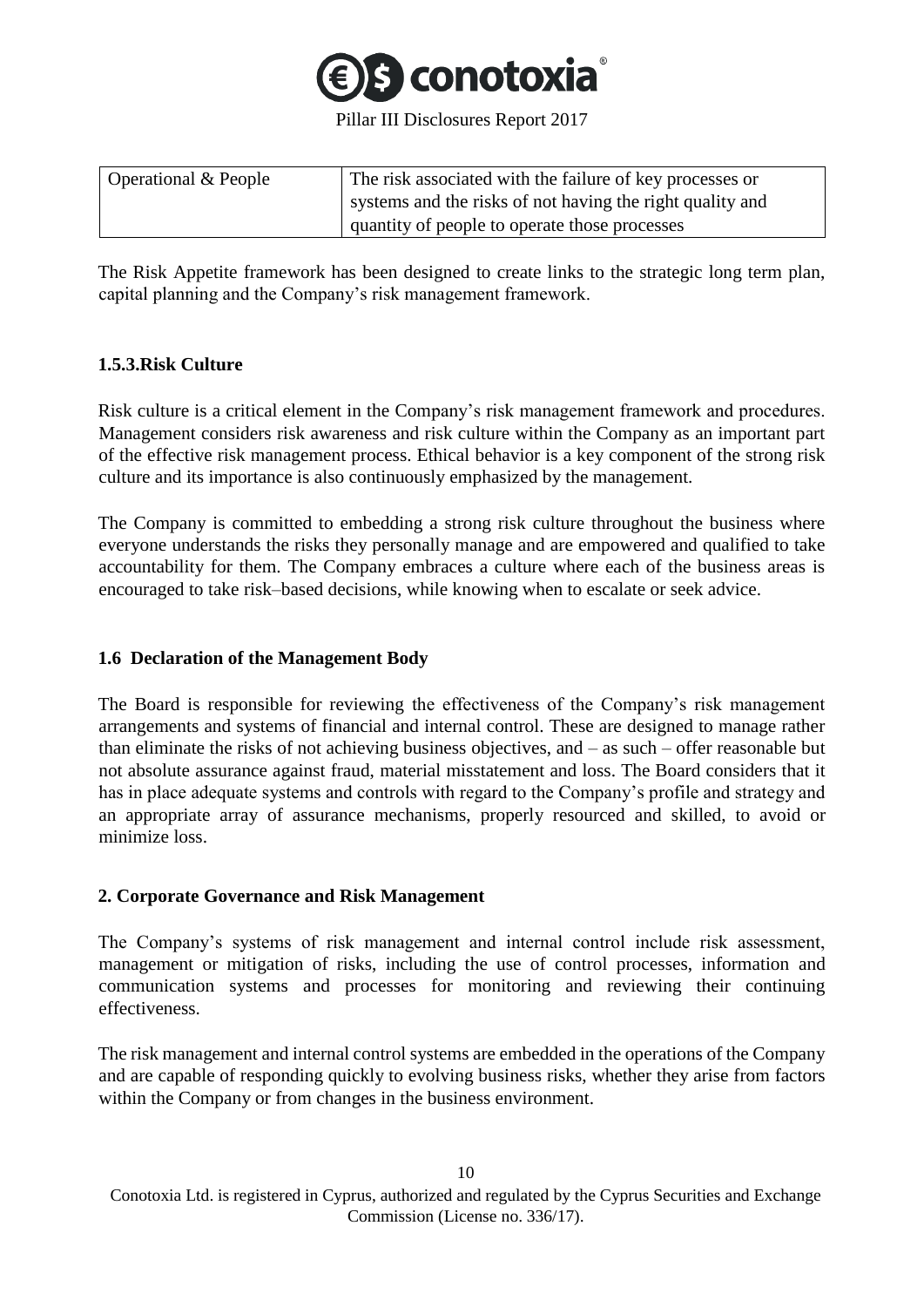

## <span id="page-10-0"></span>**2.1 The Board of Directors**

The Board has the overall responsibility for the establishment and oversight of the Company's Risk Management Framework. The Board satisfies itself that financial controls and systems of risk management are robust. The Board comprises of two executive directors and two independent nonexecutive directors.

The Company has in place the Internal Operations Manual which lays down the activities, processes, duties and responsibilities of the Board, Committees, Senior Management and staff of the Company.

The Company implements and maintains adequate risk management policies and procedures which identify the risks relating to the Company's activities, processes and systems, and where appropriate, set the level of risk tolerated by the Company. The Company adopts effective arrangements, processes and systems, in light of that level of risk tolerance, where applicable.

## <span id="page-10-1"></span>**2.2 Number of Directorships held by members of the Board**

All members of the Board commit sufficient time to perform their functions in the Company. The number of directorships which may be held by a member of the Board at the same time shall take into account individual circumstances and the nature, scale and complexity of the Company's activities. Unless representing the Republic, members of the Board of a CIF that is significant in terms of its size, internal organization and the nature, the scope and the complexity of its activities shall not hold more than one of the following combinations of directorships at the same time:

- one executive directorship with two non-executive directorships;
- four non-executive directorships.

For the purposes of the above, the following shall count as a single directorship:

• Executive or non-executive directorships held within the same group.

Directorships in organizations which do not pursue predominantly commercial objectives such as non-profit or charitable organizations shall not count for the purposes of the above guidelines.

The table below discloses the number of directorships held by members of the management body.

| <b>Director</b>  | <b>Function</b> | Number of<br><b>Executive</b><br><b>Directorships</b> | <b>Number of</b><br><b>Non-Executive</b><br><b>Directorships</b> |
|------------------|-----------------|-------------------------------------------------------|------------------------------------------------------------------|
| Lukasz Bednarski | General Manager |                                                       |                                                                  |

| Table 3 - Number of Directorships of the members of the Board of Directors |  |  |  |  |  |  |
|----------------------------------------------------------------------------|--|--|--|--|--|--|
|----------------------------------------------------------------------------|--|--|--|--|--|--|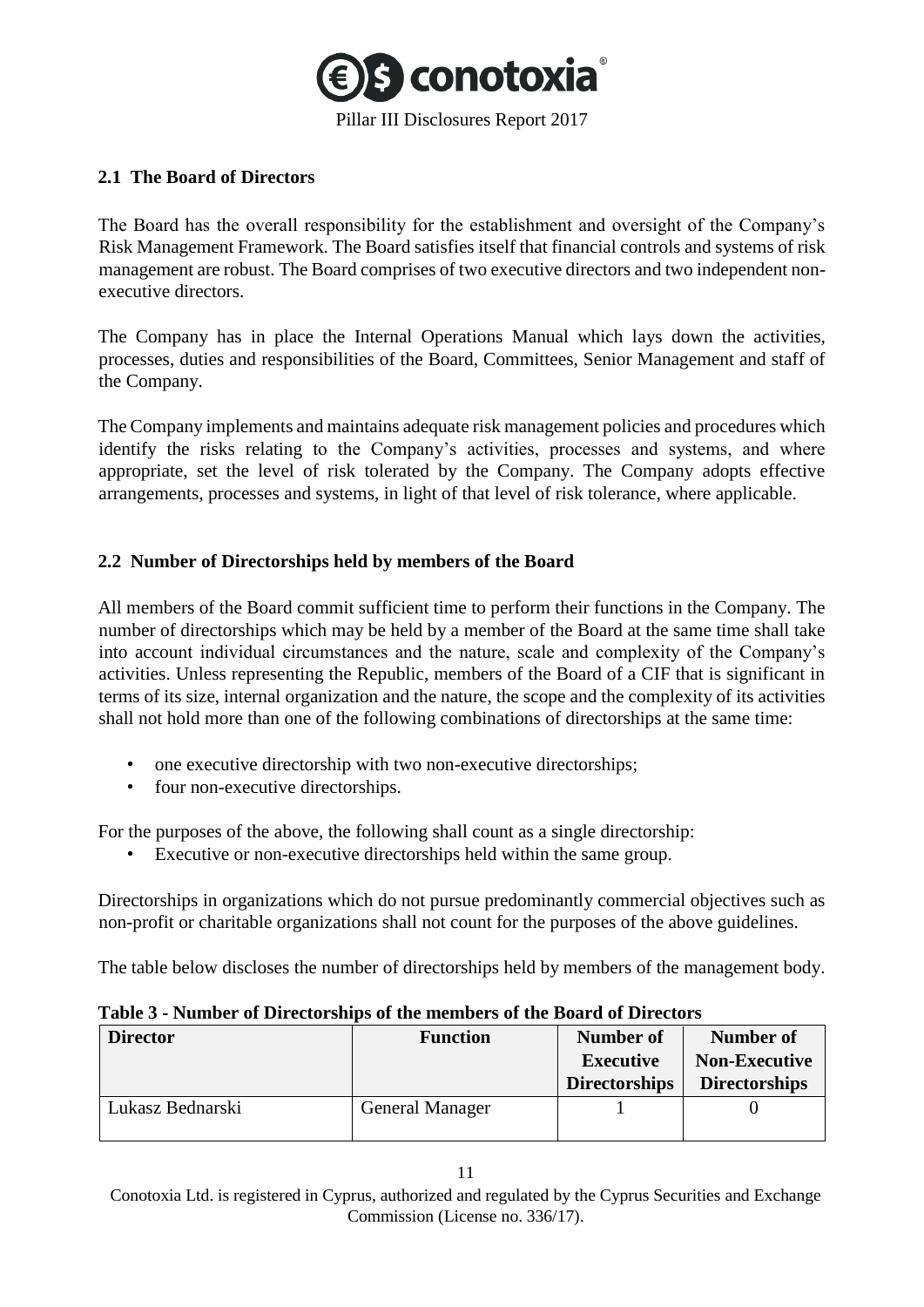

| <b>Bogumil Nurkiewich</b>   | <b>Chief Executive Officer</b>                      |    |                |
|-----------------------------|-----------------------------------------------------|----|----------------|
| Miroslaw Skiba              | <b>Chief Executive Officer</b><br>(from 27/10/2017) |    |                |
| Monika Kowalewska           | <b>Executive Director</b>                           |    |                |
| <b>Charalambos Savvides</b> | Independent, Non-<br><b>Executive Director</b>      | 6  | $\mathfrak{D}$ |
| <b>Sabine Smite</b>         | Independent, Non-<br><b>Executive Director</b>      |    |                |
| <b>Marcin Pioro</b>         | Non-<br><b>Executive Director</b>                   | 13 |                |

#### <span id="page-11-0"></span>**2.3 Policy on Recruitment**

Recruitment into the Board combines an assessment of both technical capability and competency skills referenced against the Company's leadership framework.

Members of the Board possess sufficient knowledge, skills and experience to perform their duties. The overall composition of the Board reflects an adequately broad range of experiences to be able to understand the CIF's activities, including the main risks to ensure the sound and prudent management of the Company as well as sufficient knowledge, of the legal framework governing the operations a CIF.

## <span id="page-11-1"></span>**2.4 Policy on Diversity**

The Company is committed to promote a diverse and inclusive workplace at all levels, reflective of the communities in which it does business. It approaches diversity in the broadest sense, recognizing that successful businesses flourish through embracing diversity into their business strategy, and developing talent at every level in the organization.

For this purpose, the Company takes into consideration various aspects such as broad industry experience, knowledge, independence, gender, age, cultural and educational background, for the Board appointments.

## <span id="page-11-2"></span>**2.5 Other Governance Functions**

#### **Internal Audit**

The Company, taking into account the nature, scale and complexity of its business activities, as well as the nature and the range of its investment services and activities, establishes and maintains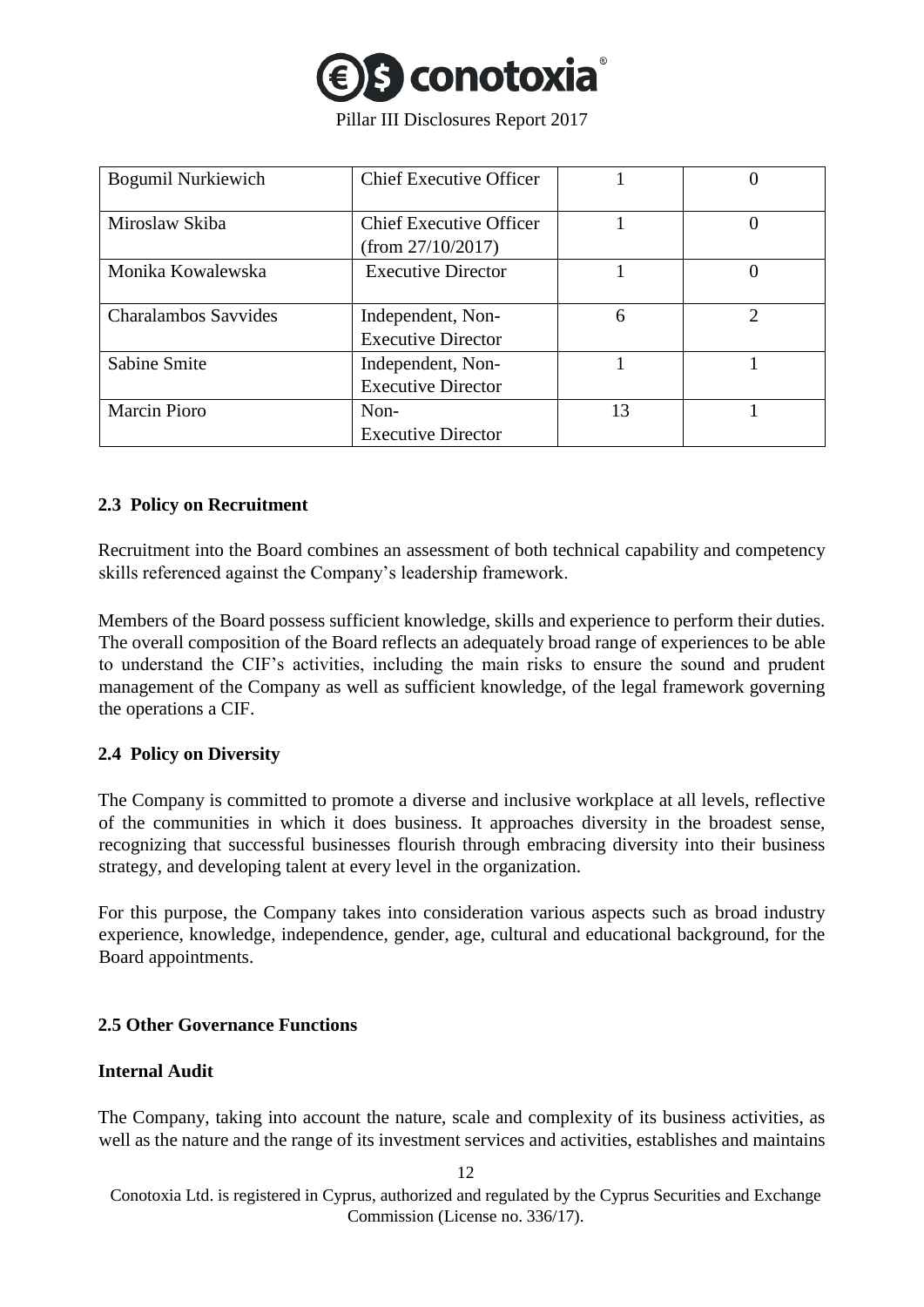

an internal audit function through the appointment of a qualified and experienced Internal Auditor. The Internal Auditor is appointed and reports to the Senior Management and the Board of the Company.

The Internal Auditor is separated and independent of the other functions and activities of the Company. The Internal Auditor bears the responsibility to:

(a) establish, implement and maintain an audit plan to examine and evaluate the adequacy and effectiveness of the Company's systems, internal control mechanisms and arrangements (b) issue recommendations based on the result carried out in accordance with point (a)

(c) verify compliance with the recommendations of point (b)

(d) provide timely, accurate and relevant reporting in relation to internal audit matters to the Board and the Senior Management of the Company, at least annually.

The Internal Auditor is responsible for applying the Internal Control System (hereinafter, the "ICS"), which confirms the accuracy of the reported data and information. Furthermore, the role of the Internal Auditor is the programming, on an at least annual basis (as applicable), of checks on the degree of application of the required ICS.

The Internal Auditor has clear access to the Company's personnel and books. Likewise, the Company's employees have access to the Internal Auditor for the reporting of any significant deviations from the guidelines provided.

The Board ensures that internal audit issues are considered when presented to it by the Internal Auditor and appropriate actions shall be taken. The Board ensures all issues are dealt with and prioritized according to the Board's assessment.

## **Compliance and Money laundering Officer**

The Board ensures regulatory compliance through a comprehensive and pro-active compliance strategy. To this end, the Board appoints a Compliance and Anti Money Laundering Officer in order to establish, implement and maintain adequate and effective policies and procedures, as well as appropriate systems and controls designed to detect any risk of failure by the Company to comply with its obligations. Further to this, the Compliance and Anti Money Laundering Officer is responsible to put in place adequate measures and procedures designed to minimize such risk and to enable the competent authorities to exercise their powers effectively. The Compliance and Anti Money Laundering Officer reports to the Senior Management and the Board of the Company.

The Compliance and Anti Money Laundering Officer is independent and has the necessary authority, resources, expertise and access to all relevant information. The objectives of the officer are:

a) to prohibit the realization for the Customers of Company of any operations which may infringe the existing legislation

b) to decrease the probability of appearance of any problem situations connected with any tax and legal limitations of the Customers of the Company

13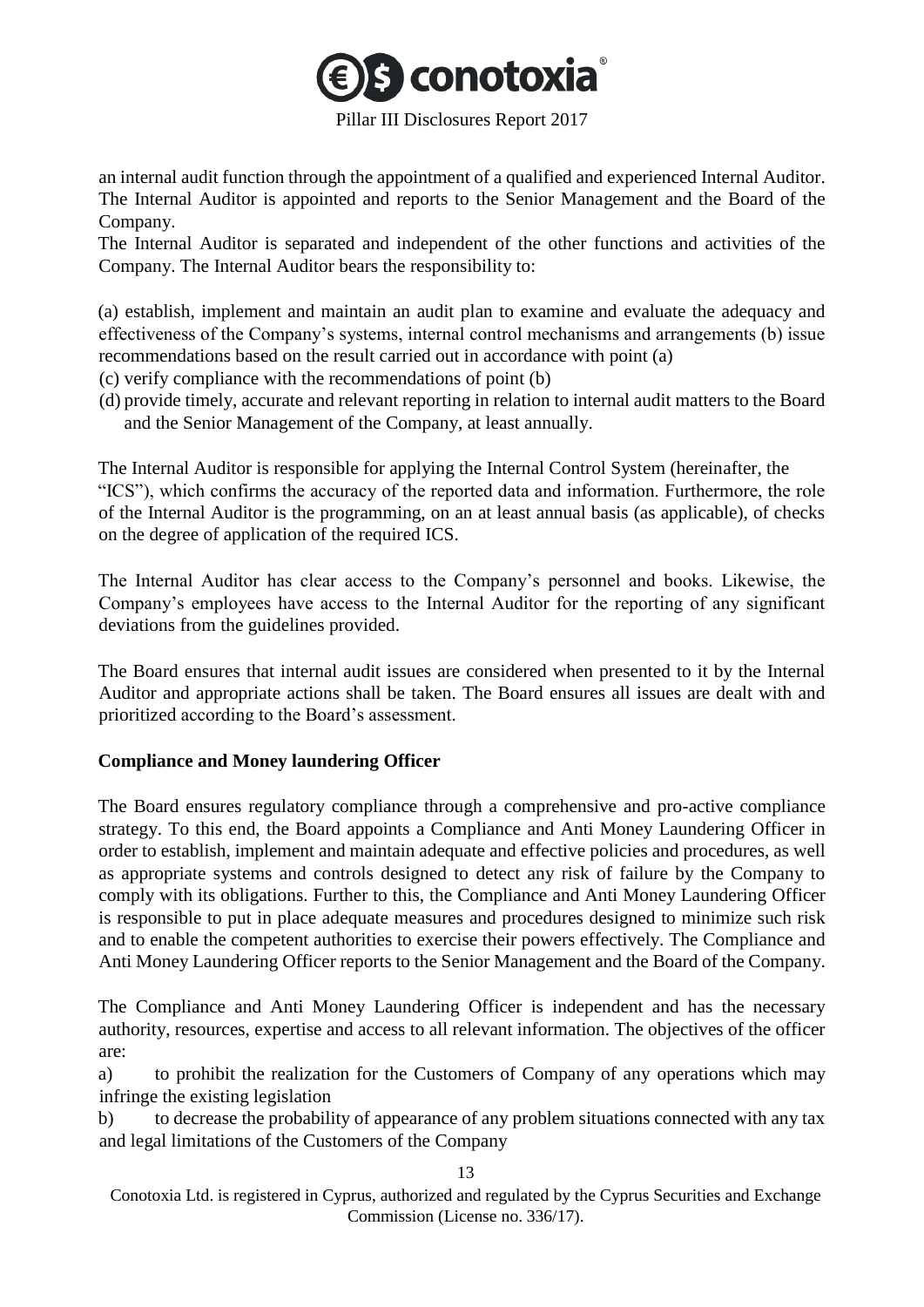

Pillar III Disclosures Report 2017

c) to ensure compliance with the current and any new laws, regulations and directives at times issued by CySEC

d) The improvement of mechanisms used by the Company for counteraction of legalization (laundering) of criminally earned income

e) To decrease the probability of appearance among the Customers of the Company of any persons/organizations engaged in illegal activity and/or related with such persons/organizations

f) To minimize the risk of involvement of the Company in any unintended holding and realization of operations with any funds received from any illegal activity or used for its financing g) To ensure compliance with anti-money laundering laws and directives issued by CySEC as well as the identification and proper reporting of any money laundering activity to the relevant authorities

#### <span id="page-13-0"></span>**2.6 Information flow on risk to the management body**

Risk information flows up to the Board directly from the business departments and control functions. The Board ensures that it receives on a frequent basis, at least annually written reports regarding Internal Audit, Compliance ,Money Laundering and Terrorist Financing and Risk Management issues and approves the Company's ICAAP report as shown in the table below:

|                | <b>Report Name</b>       | <b>Reporting Officer</b>  | <b>Recipient</b>           | <b>Frequency</b>   |
|----------------|--------------------------|---------------------------|----------------------------|--------------------|
| 1              | <b>Risk Management</b>   | <b>Risk Manager</b>       | CySEC,                     | Annual             |
|                | Report                   |                           | <b>Board of Directors</b>  |                    |
| $\overline{2}$ | <b>ICAAP</b>             | <b>Risk Manager</b>       | C <sub>y</sub> SEC<br>upon | Annual or more     |
|                |                          |                           | request),                  | frequent upon      |
|                |                          |                           | <b>Board of Directors</b>  | management request |
| 3              | <b>Compliance Report</b> | Compliance Officer        | CySEC,                     | Annual             |
|                |                          |                           | <b>Board of Directors</b>  |                    |
| $\overline{4}$ | <b>Internal Audit</b>    | <b>Internal Auditor</b>   | CySEC,                     | Annual or more     |
|                | Report                   |                           | <b>Board of Directors</b>  | frequent upon      |
|                |                          |                           |                            | management request |
| 5              | Anti-money               | Anti-money                | CySEC,                     | Annual             |
|                | laundering report        | laundering                | <b>Board of Directors</b>  |                    |
|                |                          | <b>Compliance Officer</b> |                            |                    |

## **Table 5 - Information flow on risk to management body**

## <span id="page-13-1"></span>**3. Own Funds**

Own Funds (also referred to as capital resources) is the type and level of regulatory capital that must be held to enable the Company to absorb losses. The Company is required to hold own funds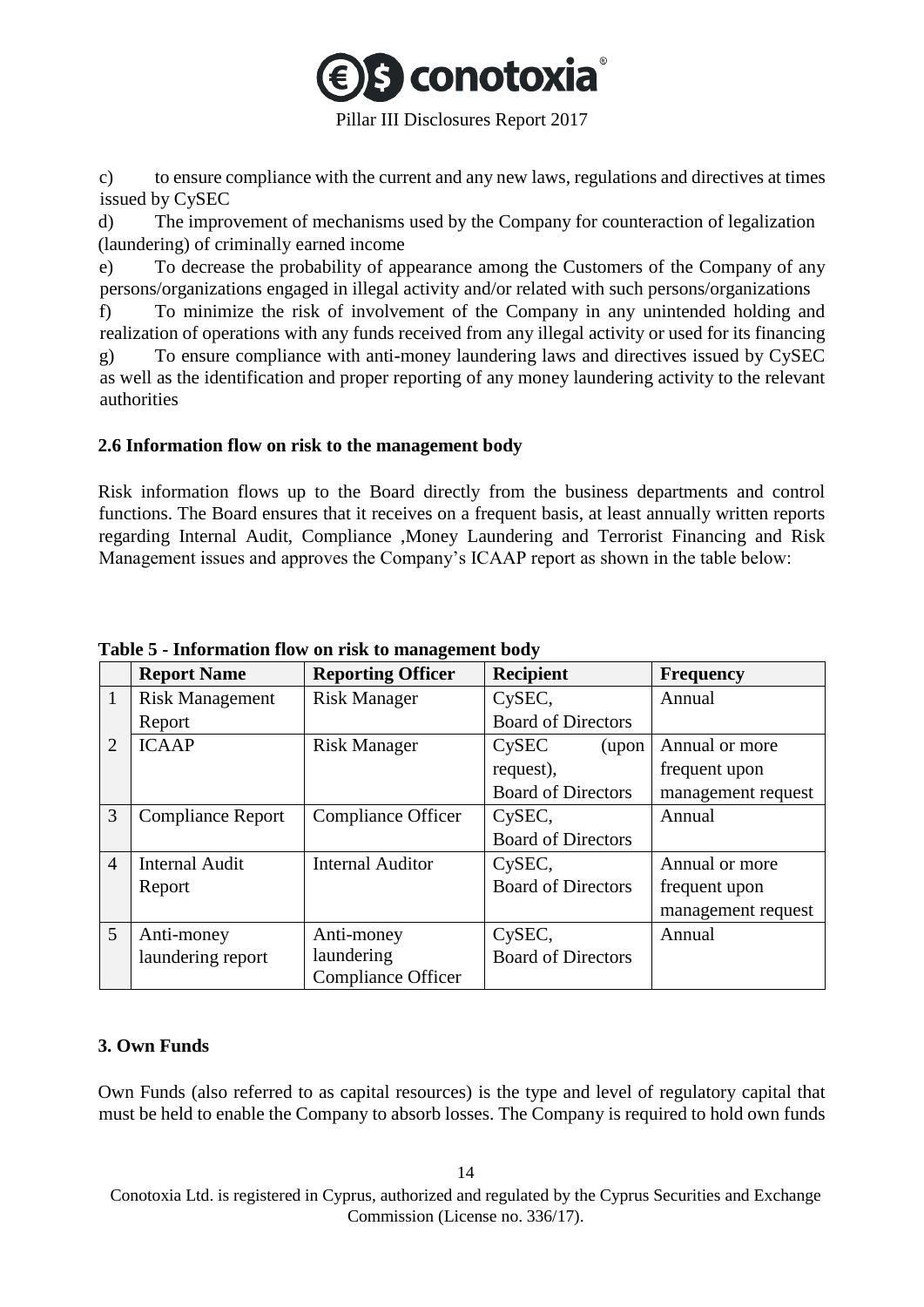

in sufficient quantity and quality in accordance with CRD IV which sets out the characteristics and conditions for own funds.

The Company throughout the year under review managed its capital structure and made adjustments to it in light of the changes in the economic and business conditions and the risk characteristics of its activities. The Company fulfilled its obligations by successfully submitting, on a quarterly basis, the CRD IV CoRep Forms.

During the year under review, the Company's own funds dropped once below the minimum initial capital requirement (i.e.  $\epsilon$ 125,000) on December 31<sup>st</sup>, 2017. Specifically, the Own Funds of the Company were  $\epsilon$ 112,000. The Company's shareholder proceeded with two Capital Injections during the first 4 months of 2018. Firstly, a Capital Increase of  $\epsilon$ 150,000 on 06/02/2018. Finally, the Shareholder of the Company proceeded on a further Capital Increase of  $\epsilon$ 300,000 on 26/04/2018. The second Capital Injection was added as a buffer in order to avoid falling below the minimum threshold again in the future.

Furthermore, the Total Capital Adequacy Ratio was below the minimum Requirement of 8% on December 31<sup>st</sup>, 2017 since it was 5.15%. This issue was rectified by the first Capital Injection mentioned above since it more than covered the  $\epsilon$ 62,000 deficit of total capital.

Additionally, it should be noted that the Total Capital Adequacy ratio is significantly affected by the Fixed Overheads that in this case were recorded from the Projected Financial Statements as the Company did not complete business for a full year in 2016 as per Article 97 (3) of the CRR. The Projected Fixed Overheads materially deviate from the actual Fixed Overheads of the Company. This will no longer be an issue as of the first quarter of 2018 since the Fixed Overheads that will be used will be  $\epsilon$ 219,000 instead of  $\epsilon$ 696,000 as per the Audited Financial statements of 2017.

## <span id="page-14-0"></span>**3.1 Tier 1 & Tier 2 Regulatory Capital**

Institutions shall disclose information in relation to their own funds. Furthermore, institutions shall disclose a description of the main features of the Common Equity Tier 1 and Additional Tier 1 instruments and Tier 2 instruments issued by the institution. In this respect, the Company's total capital is wholly comprised of Common Equity Tier 1 capital.

The composition of the capital base and capital ratios of the company is shown in the following table:

|                                                                      | <b>Current</b> | Full   |
|----------------------------------------------------------------------|----------------|--------|
|                                                                      | period         | impact |
|                                                                      | €000           | €000   |
| <b>Common Equity Tier 1 (CET1) capital: instruments and reserves</b> |                |        |

#### **Table 6 - Composition of the capital base and capital ratios**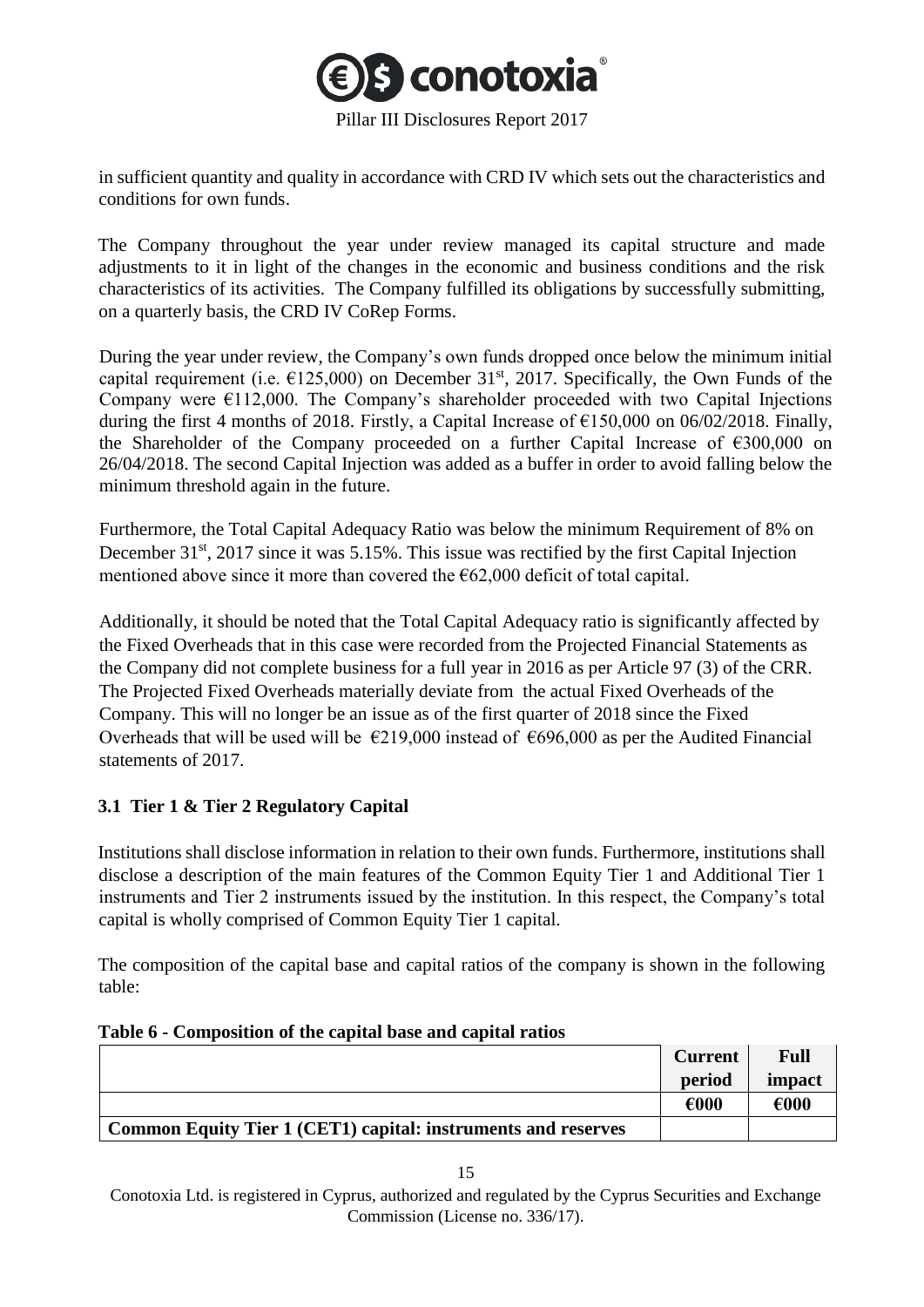

| Capital instruments and the related share premium accounts            | 405   | 405   |
|-----------------------------------------------------------------------|-------|-------|
| <b>Accumulated losses</b>                                             | (222) | (222) |
| <b>Common Equity Tier 1 (CET1) capital before regulatory</b>          | 183   | 183   |
| adjustments                                                           |       |       |
| Common Equity Tier 1 (CET1) capital: regulatory adjustments           |       |       |
| Additional deductions of CET1 Capital due to Article 3 of the CRR (*) | (43)  | (43)  |
| Other intangible assets before deduction of deferred tax liabilities  | (23)  | (23)  |
| Intangible assets                                                     | (6)   | (6)   |
| Total regulatory adjustments to Common Equity Tier 1 (CET1)           | (71)  | (71)  |
| <b>Common Equity Tier 1 (CET1) capital</b>                            | 112   | 112   |
| <b>Additional Tier 1 (AT1) capital</b>                                |       |       |
| Tier 1 capital $(T1 = CET1 + AT1)$                                    | 112   | 112   |
| Tier 2 (T2) capital                                                   |       |       |
| Total capital $(TC = T1 + T2)$                                        | 112   | 112   |
|                                                                       |       |       |
| <b>Risk weighted assets</b>                                           |       |       |
| Credit risk                                                           | 48    | 48    |
| Market risk                                                           |       |       |
| Additional Risk Exposure amount due to Fixed Overheads                | 2126  | 2126  |
| <b>Total risk weighted assets</b>                                     | 2174  | 2174  |
|                                                                       |       |       |
| <b>Capital ratios</b>                                                 |       |       |
| <b>Common Equity Tier 1</b>                                           | 5.15% | 5,15% |
| Tier 1                                                                | 5.15% | 5.15% |
| <b>Total Capital</b>                                                  | 5.15% | 5.15% |

*\* Treatment pursuant to Circular C162 (Capital adequacy requirements - Change in the treatment of the Investors Compensation Fund ("ICF") Contribution) on 10 October 2016, according to which the contribution to ICF will no longer be risk weighted as an "exposure to public sector entities" pursuant to paragraph 13(3) of Directive DI144-2014-15. The said ICF exposure was deducted from CET1 Capital pursuant to Article 3 (Application of stricter requirements by institutions) of the CRR. The aforementioned Article gives the member states the power to request from the institutions to hold own funds in excess of those required by the CRR.* 

## <span id="page-15-0"></span>**3.2 Main features of Common Equity Tier 1, Additional Tier 1 and Tier 2 instruments**

In order to meet the requirements for disclosure of the main features of Common Equity Tier 1, Additionally, Tier 1 and Tier 2 instruments, the company discloses the capital instruments' main features as outlined below: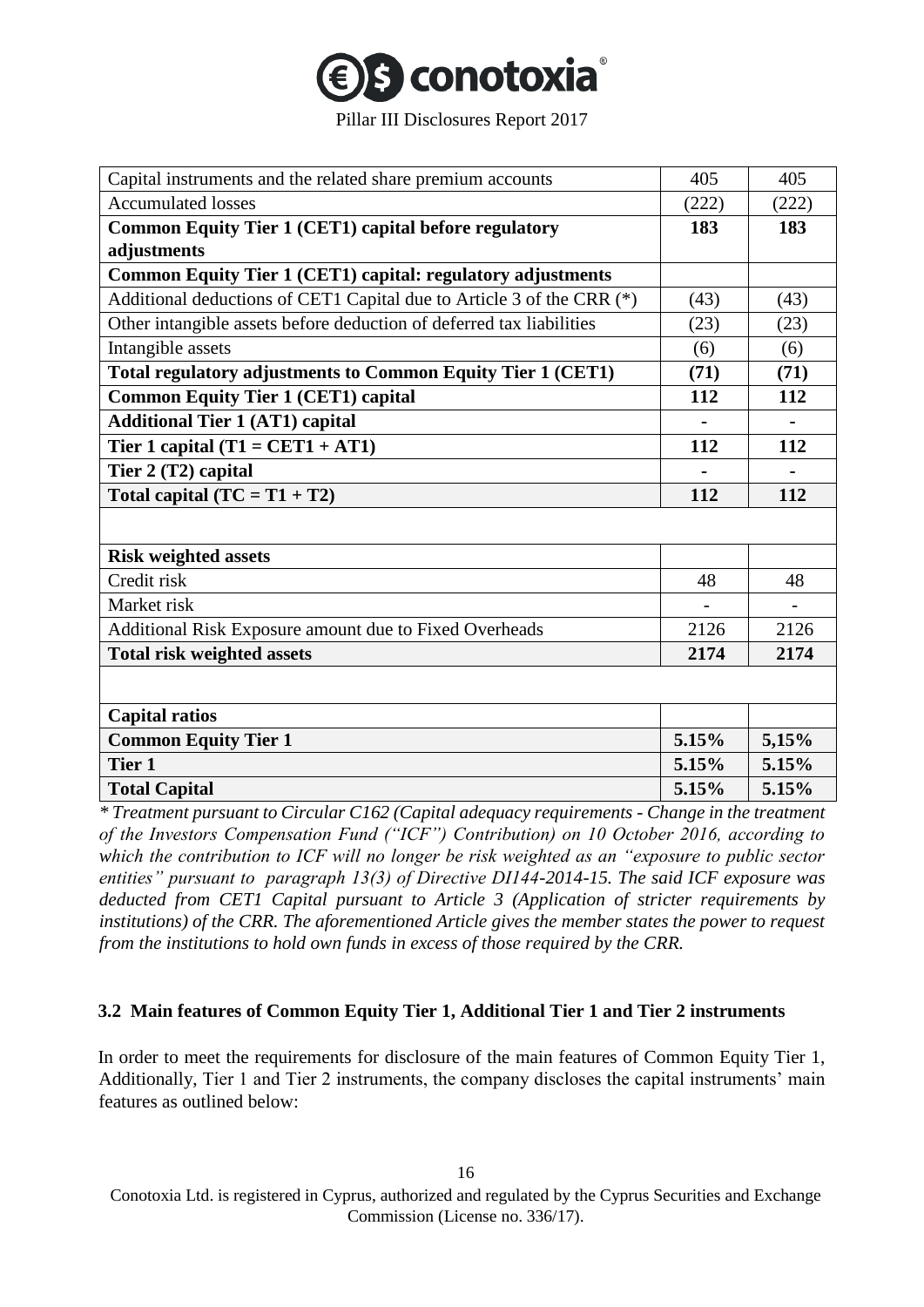

#### **Table 7 - Main features of capital instruments**

| <b>Capital Instruments Main Feature</b>           | CET1                 |
|---------------------------------------------------|----------------------|
| Issuer                                            | Conotoxia Limited    |
| <b>Regulatory Treatment</b>                       |                      |
| Eligible at Solo/(sub-)consolidated/solo          | Solo                 |
| Instrument type                                   | <b>Common Equity</b> |
| Amount recognized in regulatory capital           | €405k                |
| Nominal amount of instrument                      | €405k                |
| <b>Issue Price</b>                                | Various              |
| Accounting classification                         | Shareholders' Equity |
| Perpetual or dated                                | Perpetual            |
| Original maturity date                            | No maturity          |
| Issuer call subject to prior supervisory approval | N <sub>o</sub>       |
| <b>Coupons / dividends</b>                        |                      |
| Fixed or floating dividend/coupon                 | Floating             |
| Coupon rate and any related index                 | N/A                  |

The Company's capital resources consist of Tier 1 Capital only. No additional Tier 1 and Tier 2 available.

## <span id="page-16-0"></span>**3.3 Balance Sheet Reconciliation**

Institutions shall disclose a full reconciliation of Common Equity Tier 1 items, Additional Tier 1 items, Tier 2 items and filters and deductions and the balance sheet in the audited financial statements of the institution as follows:

| <b>Table 8 - Balance Sheet Reconciliation</b> |  |  |  |  |  |  |
|-----------------------------------------------|--|--|--|--|--|--|
|-----------------------------------------------|--|--|--|--|--|--|

|                                                                   | 2017           |
|-------------------------------------------------------------------|----------------|
|                                                                   | $\epsilon$ 000 |
| <b>Equity</b>                                                     |                |
| Share capital                                                     | 405            |
| Share premium                                                     |                |
| <b>Accumulated Losses</b>                                         | (222)          |
|                                                                   |                |
| <b>Total Equity as per Audited Financial Statements</b>           | 183            |
|                                                                   |                |
| Additional deductions of CET1 Capital due to Article 3 of the CRR | 71             |
| <b>Total Own funds as per CoRep Forms</b>                         | 12             |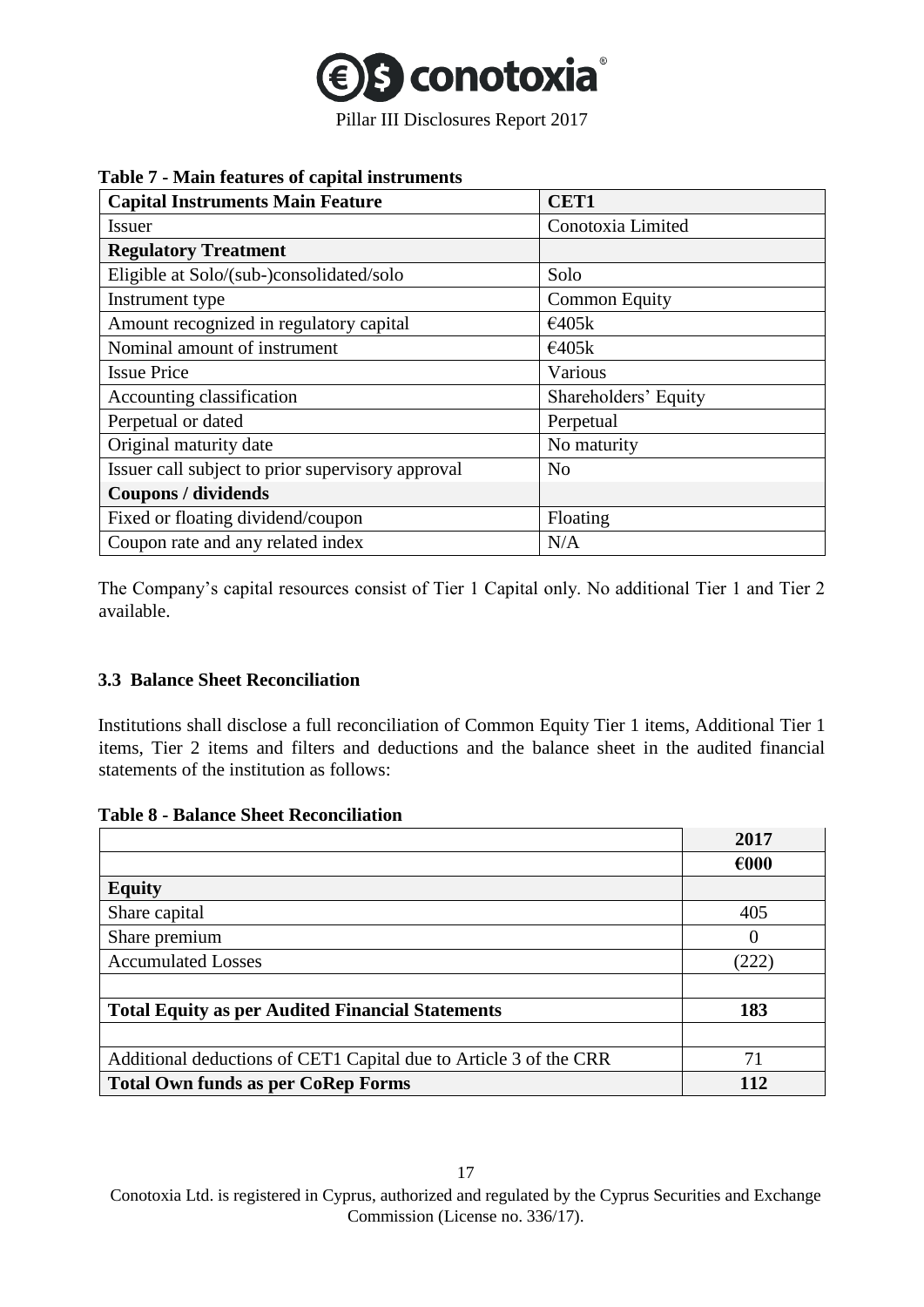

## <span id="page-17-0"></span>**4. Compliance with the Regulation and the overall Pillar II Rule**

## <span id="page-17-1"></span>**4.1 Internal Capital**

The purpose of capital is to provide sufficient resources to absorb unexpected losses over and above the ones that are expected in the normal course of business. The Company aims to maintain a total capital adequacy ratio which will ensure there is sufficient capital to support the Company during stressed conditions. The Company has adopted the Standardized Approach to the calculation of Pillar I minimum capital requirements for Credit and Market Risk.

## <span id="page-17-2"></span>**4.2 Approach to assessing adequacy of Internal Capital**

The Company is in the process of establishing an ICAAP, document it in a Manual and produce in this regard an ICAAP Report, as per the Guidelines GD-IF-02 (Circular C026) & GD-IF-03 (Circular C027). Upon CySEC's request the ICAAP Report shall be submitted to CySEC.

The ICAAP report will describe how the Company implemented and embedded its ICAAP within its business. The ICAAP will also describe the Company's Risk Management framework e.g. the Company's risk profile and the extent of risk appetite, the risk management limits if any, as well as the adequate capital to be held against all the risks (including risks other than the Pillar I risks) faced by the Company.

## <span id="page-17-3"></span>**5. Pillar I Capital Requirements**

The following sections describe the overall Pillar I minimum capital requirement and risk weighted assets for the Company under the Standardized Approach to Credit Risk, Market Risk and the Fixed Overheads requirement (requirement as per the Regulation for "Limited License" CIFs).

## <span id="page-17-4"></span>**5.1 Credit Risk**

Credit risk is the risk associated with a loss or potential loss from counterparties failing to fulfill their financial obligations. Generally, credit risk can be derived from the following areas:

- Cash and cash equivalents
- Debt securities
- Receivables
- Derivatives

The Company's objective in managing credit risk exposures is to maintain them within parameters that reflect the strategic objectives and risk tolerance. Sources of credit risk are assessed and monitored, and the Company has policies to manage the specific risks within the various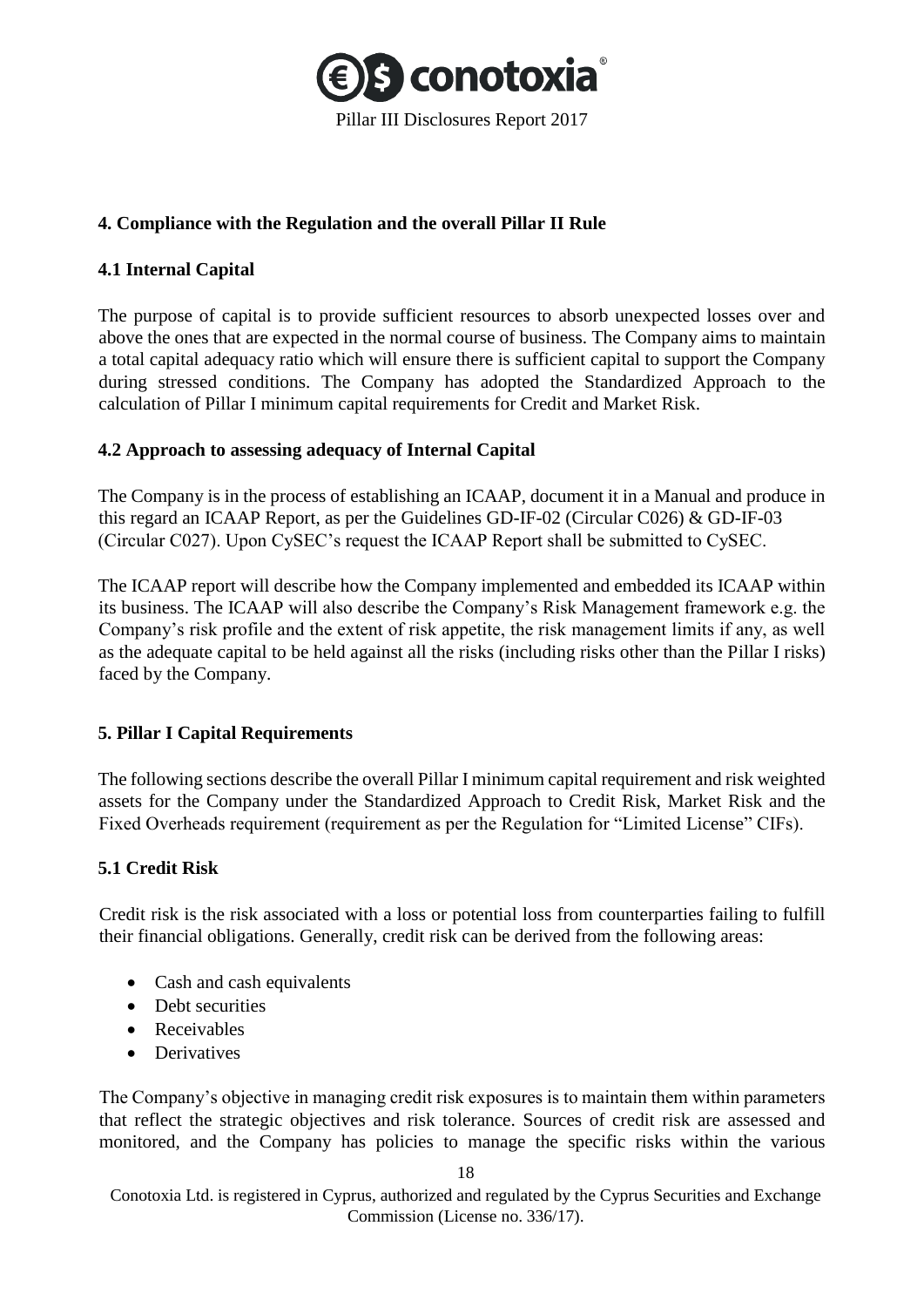

subcategories of credit risk. To assess counterparty credit risk, the Company uses the ratings assigned by external rating agencies.

The Company is only exposed to credit risk mainly arising from cash and cash equivalents. It has significant exposure with financial institutions in the European Economic area and mainly Cyprus. In order to mitigate risks related to cash and cash equivalents, the Company tries to utilize local Banks with lower default risks and tries to limit the maximum cash amount that can be deposited with a single counterparty. In addition, the Company reviews a list of acceptable cash counterparties based on current ratings and outlook, taking into account analysis of fundamentals and market indicators.

Exposures to institutions of a residual maturity of three months or less denominated and funded in the national currency of the borrower shall be assigned a risk weight that is one category less favorable than the preferential risk weight assigned to exposures to the central government in which the institution is incorporated in accordance with Table 9 below, as described in Article 114(4) to (7) of the CRR.

#### **Table 9**

| Credit<br>Juality Step |    |     |     |     |        |      |
|------------------------|----|-----|-----|-----|--------|------|
| <b>Risk</b><br>Weight  | 0% | 20% | 50% | 00% | $00\%$ | 150% |

Exposures to Member States' central governments and central banks denominated and funded in the domestic currency of that central government and central bank shall be assigned a risk weight of 0%.

Until 31 December 2017, the same risk weight shall be assigned in relation to exposures to the central governments or central banks of Member States denominated and funded in the domestic currency of any Member State as would be applied to such exposures denominated and funded in their domestic currency.

According to Article 119 of the CRR, exposures to institutions for which a credit assessment by a nominated ECAI is available shall be risk-weighted in accordance with the Tables 10 and 11 below.

|  | Table 10 - Exposures to institutions with a residual maturity of more than three months: |
|--|------------------------------------------------------------------------------------------|
|--|------------------------------------------------------------------------------------------|

| <b>Step</b><br>Cred11'<br>Juality |     | <br>∽ |     |      |      |      |
|-----------------------------------|-----|-------|-----|------|------|------|
| Weight<br>K1SK                    | 20% | 50%   | 50% | .00% | 100% | 150% |

#### **Table 11 - Exposures to an institution of up to three months residual maturity:**

| Credit<br>Step<br>Juality ' |     | ∼   |     |     |     |      |
|-----------------------------|-----|-----|-----|-----|-----|------|
| Risk<br>Weight              | 20% | 20% | 20% | 50% | 50% | 150% |

Exposures to institutions for which a credit assessment by a nominated ECAI is not available shall be assigned a risk weight according to the credit quality step to which exposures to the central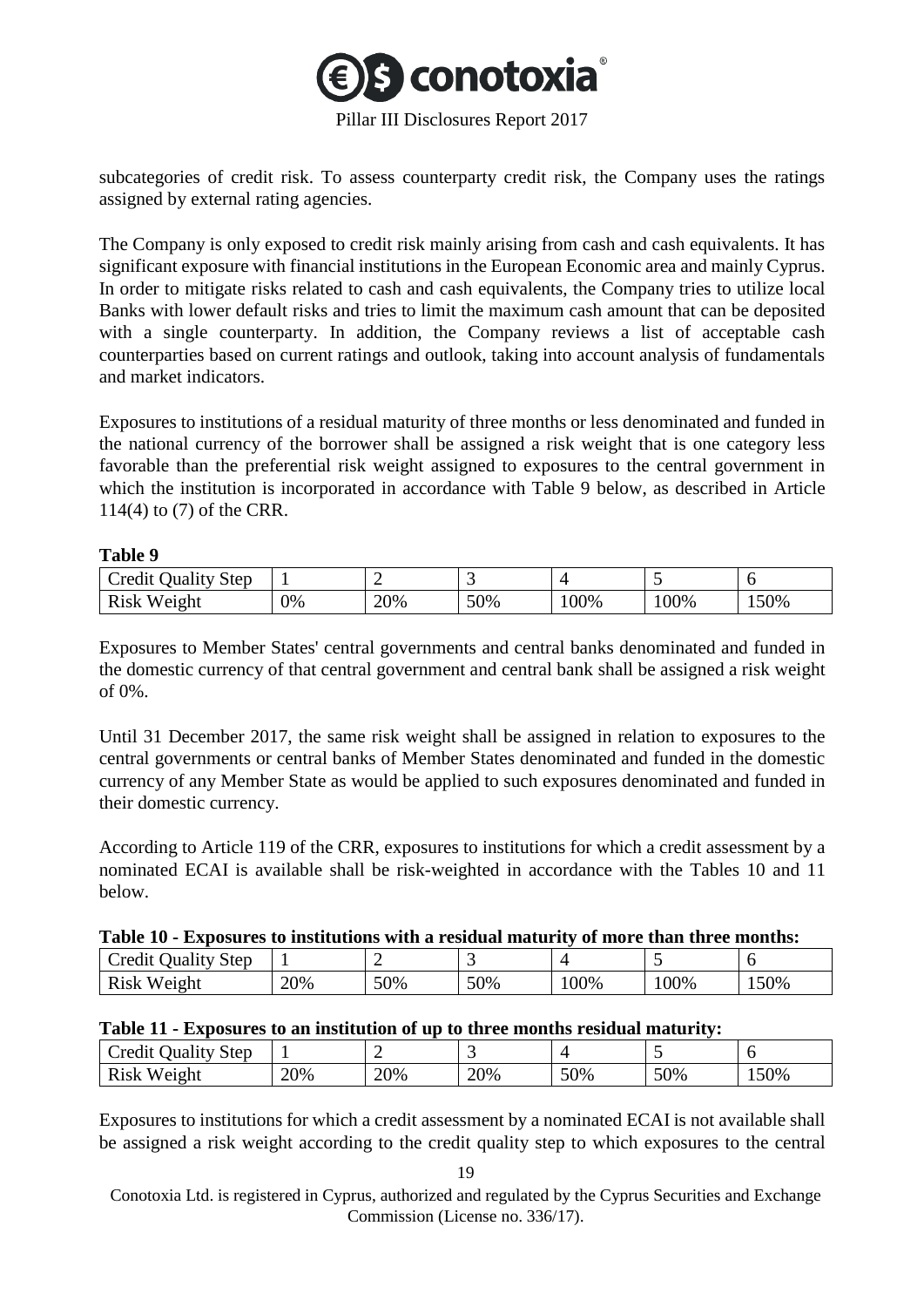

government of the jurisdiction in which the institution is incorporated are assigned in accordance with Table 12.

#### **Table 12**

| $\sim$<br>Step<br>redit<br>$- + -$<br>11 O I<br>лаші |     | -   | . .  |     | . . | ◡    |
|------------------------------------------------------|-----|-----|------|-----|-----|------|
| 'n,<br>レュペレ<br>Weight<br>ACLA                        | 20% | 50% | .00% | 00% | 00% | 150% |

Given the above, the Company uses a nominated ECAI to derive to the following Risk weighted exposure on Cash and cash equivalents of residual maturity of less than 3 months and of residual maturity of more than 3 months (both rated and unrated).

| <b>Credit</b><br>Quality<br><b>Steps</b>             | <b>Risk Weight</b>                                            |                                                   |                                                   | Moody's<br><b>Credit</b><br><b>Rating</b> | <b>Exposure amount</b>                                        |                                                 | <b>Risk</b><br>weighted                           |                          |
|------------------------------------------------------|---------------------------------------------------------------|---------------------------------------------------|---------------------------------------------------|-------------------------------------------|---------------------------------------------------------------|-------------------------------------------------|---------------------------------------------------|--------------------------|
|                                                      |                                                               |                                                   |                                                   |                                           |                                                               | 2017                                            |                                                   | 2017                     |
|                                                      |                                                               |                                                   |                                                   |                                           | $\epsilon$ 000                                                | $\epsilon$ 000                                  | $\epsilon$ 000                                    | $\epsilon$ 000           |
|                                                      | Less<br>$\overline{\mathbf{3}}$<br>than<br>months<br>maturity | <b>More</b><br>than $3$<br>months<br><b>Rated</b> | <b>More</b><br>than 3<br>months<br><b>Unrated</b> |                                           | Less<br>$\overline{\mathbf{3}}$<br>than<br>months<br>maturity | <b>More</b><br>than 3<br>months<br><b>Rated</b> | <b>More</b><br>than 3<br>months<br><b>Unrated</b> |                          |
| CQS1                                                 | 0%                                                            | 20%                                               | 20%                                               | <b>AAA</b><br>to Aa3                      | $\overline{\phantom{a}}$                                      | $\blacksquare$                                  | $\overline{a}$                                    | $\overline{\phantom{a}}$ |
| CQS2                                                 | 20%                                                           | 50%                                               | 50%                                               | A1<br>to A3                               | 198                                                           | $\overline{\phantom{a}}$                        | $\overline{\phantom{0}}$                          | 40                       |
| CQS3                                                 | 50%                                                           | 50%                                               | 100%                                              | Baa1<br>to Baa3                           | $\overline{\phantom{a}}$                                      | $\overline{\phantom{a}}$                        | $\overline{\phantom{0}}$                          | $\overline{a}$           |
| CQS4                                                 | 100%                                                          | 100%                                              | 100%                                              | Ba1<br>to Ba3                             | $\overline{\phantom{a}}$                                      | $\overline{\phantom{a}}$                        | $\overline{\phantom{a}}$                          | $\overline{\phantom{a}}$ |
| CQS5                                                 | 100%                                                          | 100%                                              | 100%                                              | B1<br>to B3                               | $\overline{\phantom{a}}$                                      | $\overline{\phantom{a}}$                        | $\overline{\phantom{a}}$                          | $\overline{\phantom{a}}$ |
| CQS6                                                 | 150%                                                          | 150%                                              | 150%                                              | Caa1 and<br>below                         | $\overline{\phantom{0}}$                                      | $\overline{\phantom{a}}$                        | $\overline{\phantom{a}}$                          | $\qquad \qquad -$        |
| <b>Total</b><br>risk<br>weighted<br>cash<br>exposure |                                                               |                                                   |                                                   |                                           | 40                                                            |                                                 |                                                   | 40                       |

## <span id="page-19-0"></span>**5.1.1 Maximum exposure to credit risk**

#### **Table 13 – maximum exposure to credit risk**

| <b>Maximum</b> | <b>Risk weight on</b> | Capital            |
|----------------|-----------------------|--------------------|
| exposure       |                       | <b>Requirement</b> |
| credit risk    |                       |                    |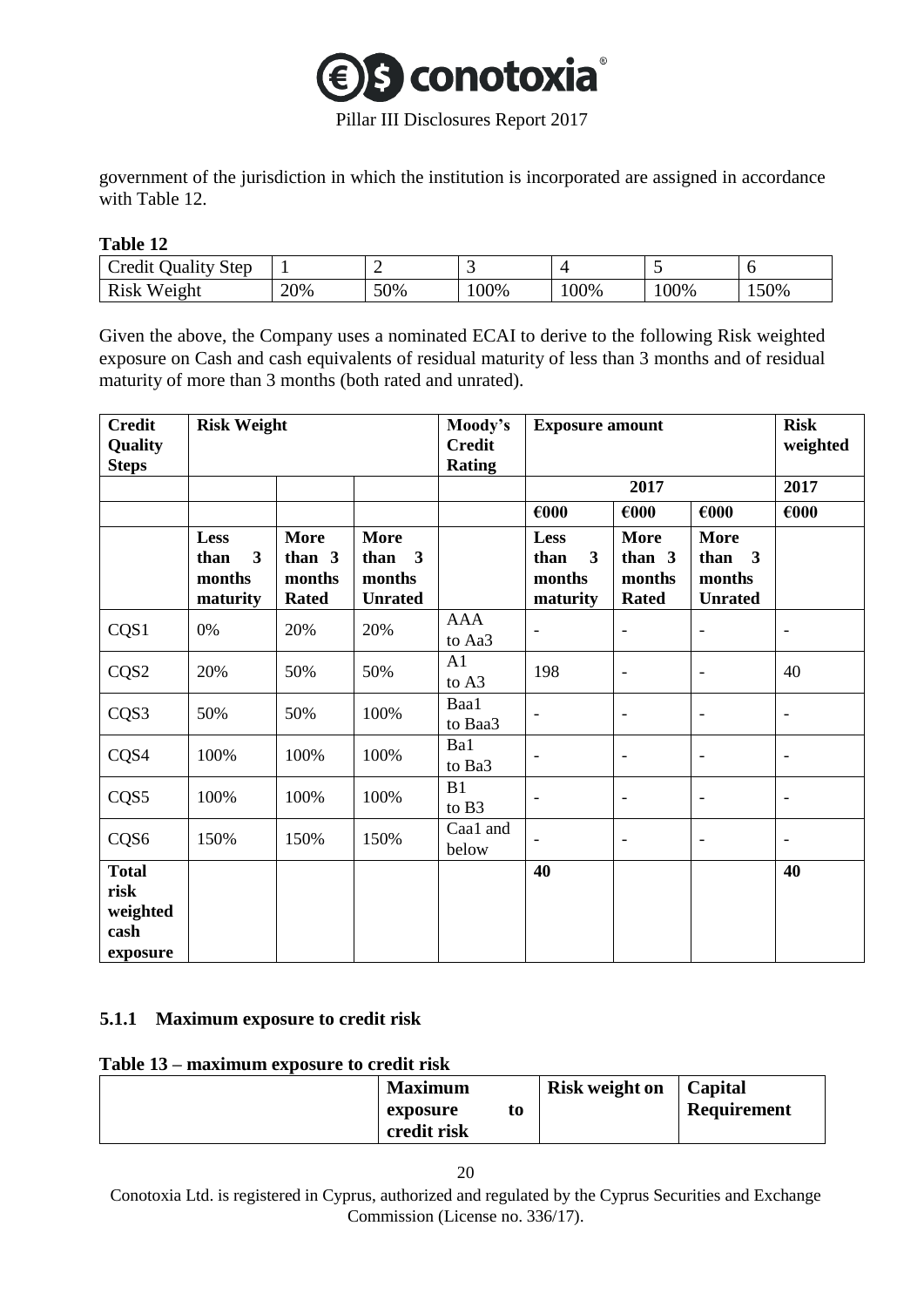

|                                | 2017           | 2017                     | 2017           |
|--------------------------------|----------------|--------------------------|----------------|
|                                | $\epsilon$ 000 | $\epsilon$ 000           | $\epsilon$ 000 |
| <b>Risk weighted assets:</b>   |                |                          |                |
| <b>Cash Deposits</b>           | 198            | 40                       | 3.2            |
| <b>Central Government</b>      |                |                          |                |
| Fees Receivable & Other Assets | 8              | 8                        | 0.6            |
| <b>Fixed Assets</b>            |                | $\overline{\phantom{0}}$ |                |
| Total risk weighted assets     | 206            | 48                       | 3.8            |

## **Geographical Distribution of the Exposures**

## <span id="page-20-1"></span><span id="page-20-0"></span>**5.1.2 Credit Risk – Risk Weighted Assets by Geographical distribution of the exposure classes**

The Company shall disclose the geographical distribution of the exposures, broken down in significant areas by material exposures classes. The geographical distribution of the exposure classes of the Company are as follows(The Regulation requires disclosure for additional asset classes. These have not been shown in the table above as these are nil as at the reporting period. ):

|  | Table 14 - Geographical distribution of the exposure classes |  |  |  |
|--|--------------------------------------------------------------|--|--|--|
|--|--------------------------------------------------------------|--|--|--|

| 31 December 2017      |                                                   |               |              |  |  |  |
|-----------------------|---------------------------------------------------|---------------|--------------|--|--|--|
|                       | <b>Geographical Distribution of the Exposures</b> |               |              |  |  |  |
| $\epsilon$ 000        |                                                   |               |              |  |  |  |
| <b>Exposure class</b> | <b>Cyprus</b>                                     | <b>Poland</b> | <b>Total</b> |  |  |  |
| Institutions          |                                                   | 198           | 198          |  |  |  |
| Corporates            |                                                   |               |              |  |  |  |
| Retail                |                                                   |               |              |  |  |  |
| Other Items<br>Ω<br>О |                                                   |               |              |  |  |  |
| <b>Total</b>          |                                                   | 198           | 206          |  |  |  |

#### **Exposure by industry**

## <span id="page-20-2"></span>**5.1.3 Credit Risk – Distribution of exposures by industry**

The Company shall disclose the distribution of the exposures by industry or counterparty type, broken down by exposure classes, including specifying exposure to SMEs, and further detailed if appropriate as follows: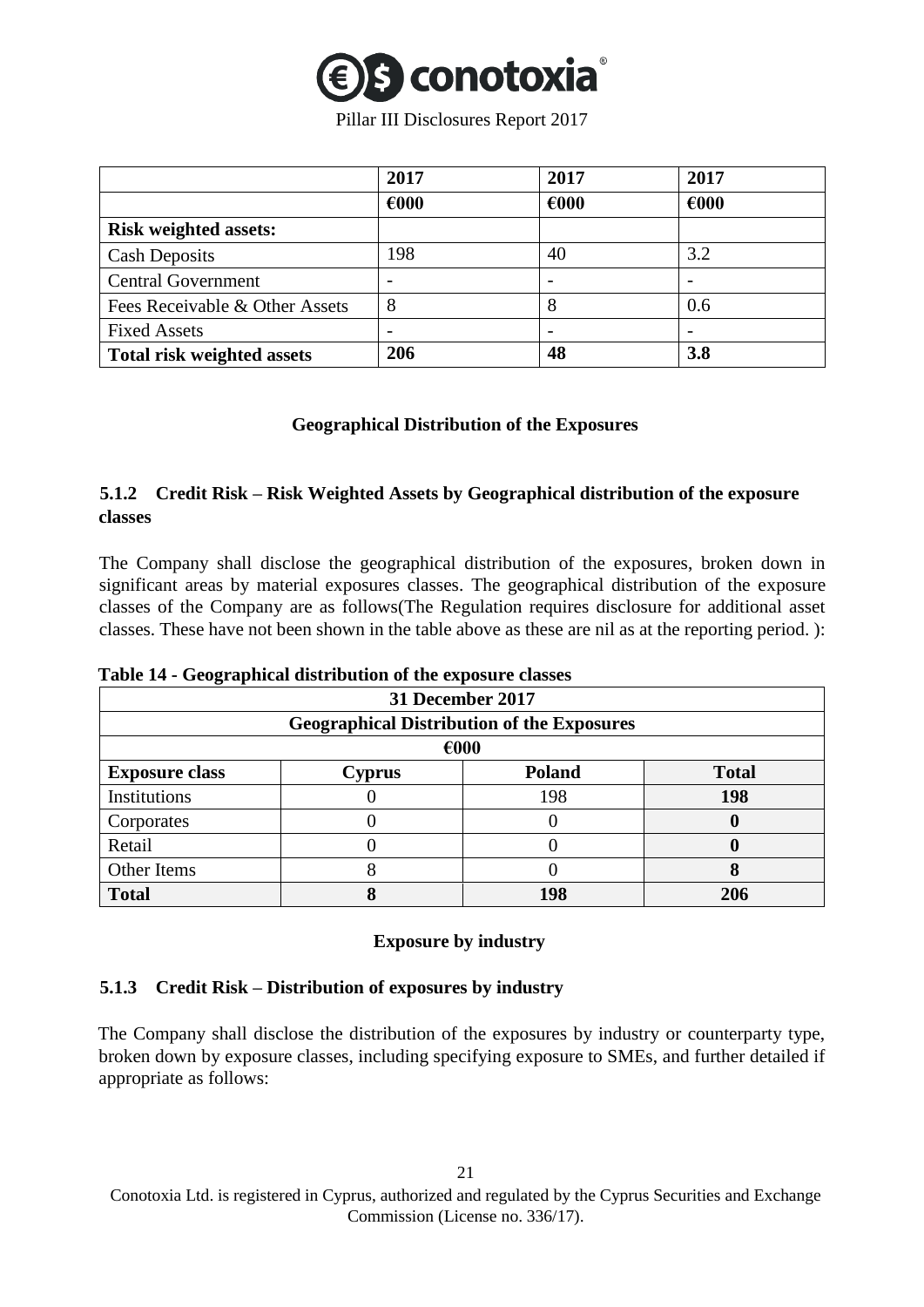

|                       | <b>Banking/Financial</b> | <b>Private</b>     | Other          | <b>Total</b>   |
|-----------------------|--------------------------|--------------------|----------------|----------------|
|                       | services                 | <b>Individuals</b> |                |                |
|                       | $\epsilon$ 000           |                    | $\epsilon$ 000 | $\epsilon$ 000 |
| <b>Exposure class</b> |                          |                    |                |                |
| Institutions          | 198                      |                    |                | 198            |
| Corporates            |                          |                    |                | O              |
| Retail                |                          |                    | U              | 0              |
| Other Items           |                          |                    | δ              | 8              |
| <b>Total</b>          | 198                      |                    |                | 206            |

## **Table 15 - Exposures by industry**

## <span id="page-21-0"></span>**5.2 Market Risk**

Market risk can be defined as the risk of losses in on and off-balance sheet positions arising from adverse movements in market prices. From a regulatory perspective, market risk stems from all foreign exchange risk positions in the whole balance sheet.

As a "Limited License" CIF, the Company does not deal for its own account. Market risk is therefore limited to movements in foreign exchange rates.

## <span id="page-21-1"></span>**5.2.1 Foreign Exchange Risk**

The Company's reporting currency is Euro. Foreign exchange risk is the risk that the value of financial instruments will fluctuate due to changes in foreign exchange rates.

If the sum of the Company's overall net foreign-exchange position and its net gold position exceeds 2% of its total own funds, the Company calculates own funds requirements for foreign exchange risk. The own funds requirement for foreign exchange risk is the sum of its overall net foreignexchange positions and its net gold position in the reporting currency, multiplied by 8%.

For the period as at 31 December 2017, the overall net foreign-exchange position and its net gold position was less than 2% of its total own funds and therefore no capital requirements were attributed for foreign exchange risk.

The Management monitors the exchange rate fluctuations on a continuous basis and acts accordingly.

## <span id="page-21-2"></span>**5.2.2 Interest Rate Risk**

Interest rate risk is the risk that the value of financial instruments will fluctuate due to changes in market interest rates. The Company's income and operating cash flows are substantially independent of changes in market interest rates. Other than cash at bank, which attracts interest at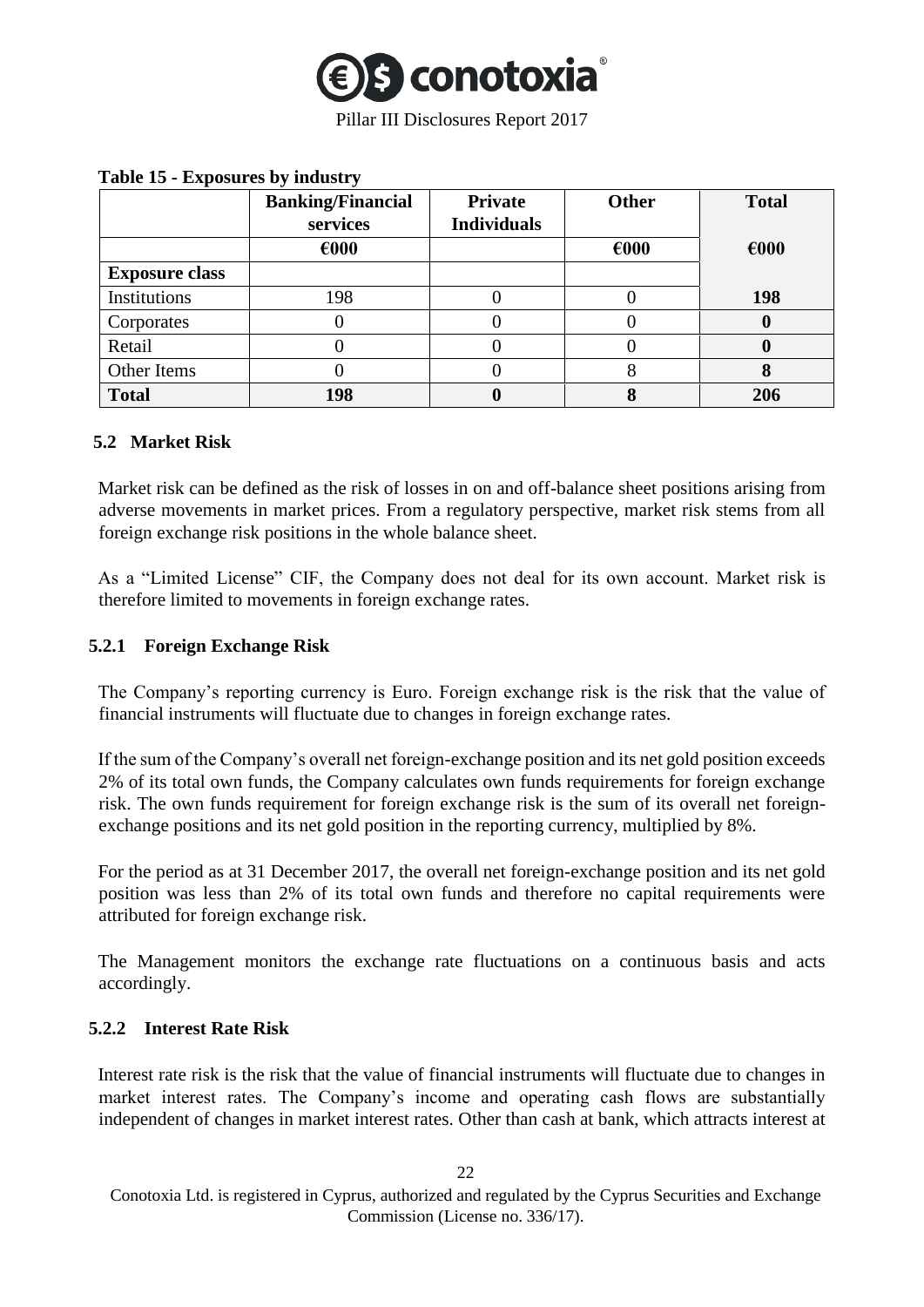

normal commercial rates, the Company has no other significant interest bearing financial assets or liabilities.

The Company's management monitors the interest rate fluctuations on a continuous basis and acts accordingly.

## <span id="page-22-0"></span>**5.3 Fixed Overheads**

Following the CRDIV implementation, Operational Risk is replaced by Fixed Overheads requirements for CIFs that fall under Article 95 (1) of the CRR and pursuant to Article 97 of the CRR.

The purpose of this new requirement is to enable CIFs to protect their investors in case of winding down or restructuring their activities and to hold sufficient financial resources to withstand operational expenses over an appropriate period of time. In this respect, CIFs are required to hold eligible capital of at least one-quarter of the fixed overheads of the previous year based on the most recent audited annual financial statements, or projected fixed overheads in the case where a CIF has not completed business for one year.

In addition to holding eligible capital of at least one-quarter of the fixed overheads of the previous year, CIFs have to calculate their total risk exposure based on fixed overheads.

CIFs have to calculate their total risk exposure based on fixed overheads. The Total Risk Exposure Amount for CIFs that fall under Article 95 (1) of the CRR, is the greater of the Total risk exposure amount (excluding Operational Risk) and the Fixed Overhead of the preceding year (or projected expenses as applicable) (x 12.5 x 25%).

Fixed Overheads that are recorded for year 2017 are from the Projected Financial Statements as the Company did not complete business for a full year in 2016 as per Article 97 (3) of the CRR. The Projected Fixed Overheads were overestimated and materially deviate from the actual Overheads of the Company.

The Fixed Overhead Requirement (25% x Fixed Overheads) was  $\epsilon$ 174,000 which was considerably higher than the eligible capital of  $\epsilon$ 112,000. This will no longer be an issue as of the first quarter of 2018 since the Fixed Overheads that will be used will be  $\epsilon$ 219,000 instead of  $\epsilon$ 696,000. The Fixed Overhead Requirement will decrease to €55,000 in 2018.

Furthermore the Shareholder proceeded with two Capital Injections over the first 4 months of 2018. Firstly, a Capital Increase of  $\epsilon$ 150,000 on 06/02/2018. Finally, the Shareholder of the Company proceeded on a further Capital Increase of €300,000 on 26/04/2018. This Capital Injection was added as a buffer in order to avoid falling below the minimum threshold again in the future.

The Company's Fixed Overheads Risk Exposure amount is provided by the table below: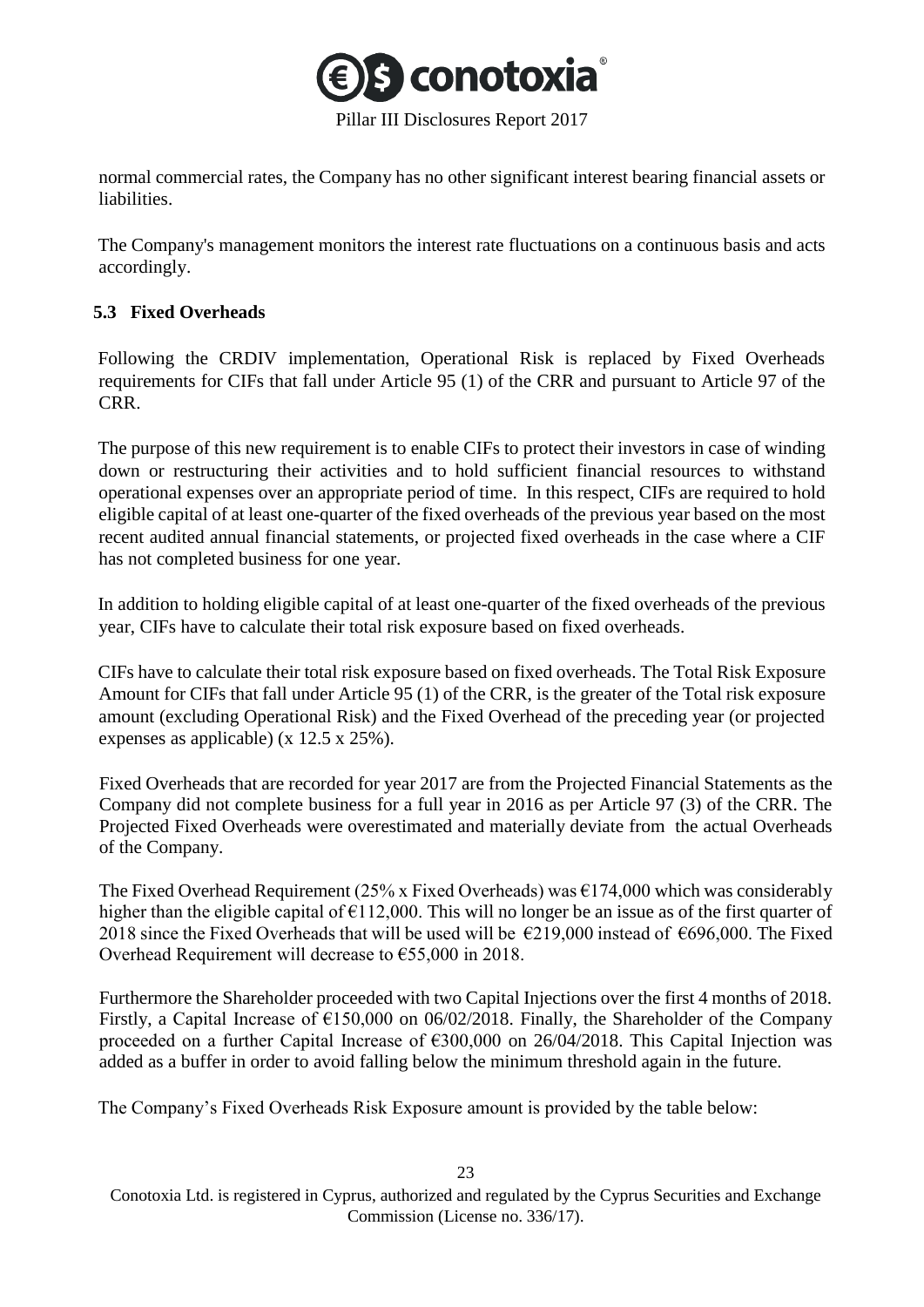

## **Table 16 - Fixed Overheads Risk Exposure amount analysis**

| 1.  | Total expenses (after distribution of profits) (please refer to Note (iv))                                                                                                                                                                                                           | 1537.60      |
|-----|--------------------------------------------------------------------------------------------------------------------------------------------------------------------------------------------------------------------------------------------------------------------------------------|--------------|
| 2.  | Less:                                                                                                                                                                                                                                                                                |              |
| (a) | fully discretionary staff bonuses                                                                                                                                                                                                                                                    |              |
| (b) | employees', directors' and partners' shares in profits, to the extent that they are fully discretionary                                                                                                                                                                              |              |
| (c) | other appropriations of profits and other variable remuneration, to the extent that they are fully discretionary                                                                                                                                                                     |              |
| (d) | shared commission and fees payable which are directly related to commission and fees receivable, which are included<br>within total revenue, and where the payment of the commission and fees payable is contingent upon the actual<br>receipt of the commission and fees receivable | 201.00       |
| (e) | fees, brokerage and other charges paid to clearing houses, exchanges and intermediate brokers for the purposes of<br>executing, registering or clearing transactions                                                                                                                 | 586.00       |
| (f) | fees to tied agents as defined in paragraph 1, Section 2 of Part I of Law 144(I)/2007, where applicable,<br>notwithstanding the provisions of Note (i)                                                                                                                               |              |
| (g) | interest paid to customers on client money                                                                                                                                                                                                                                           |              |
| (h) | non-recurring expenses from non-ordinary activities                                                                                                                                                                                                                                  | 55.00        |
| з.  | Other Additions (please refer to Note (i))                                                                                                                                                                                                                                           | $\mathbf{0}$ |
| 4.  | <b>Fixed Overheads</b>                                                                                                                                                                                                                                                               | 696          |
| 5.  | Fixed Overheads Requirement (25% * Fixed Overheads)                                                                                                                                                                                                                                  | 174          |
| 6.  | <b>Fixed Overheads risk exposure amount</b>                                                                                                                                                                                                                                          | 2174         |

**7.** Total risk exposure amount (as per Article 92(3), excluding item (e))  $\sqrt{48}$ 

The Company has not completed one year of trading and as such the fixed overheads calculation will be based on the projected expenses as per the submitted business plan.

#### <span id="page-23-0"></span>**6 Other Risks**

#### <span id="page-23-1"></span>**6.1 Concentration Risk**

For the purposes of calculating large exposures, exposures means any asset or off-balance sheet item without application of the risk weights or degrees of risk there provided for.

The Company is not subject to the Large Exposures regime, in accordance with Article 388 of the CRR due to the fact that it is a "Limited License" CIF (under Articles 95(1) of the CRR). Nevertheless, according to Directive DI144-2014-14 for the Prudential Supervision of Investment Firms, Paragraph 61, Limitations on exposures to directors and shareholders, a CIF is not allowed to have exposures to a director more than 1% and to a shareholder that is not an institution, more than 2% of its eligible capital. Exposures to shareholders and directors are monitored and kept within the limits.

#### <span id="page-23-2"></span>**6.2 Reputation Risk**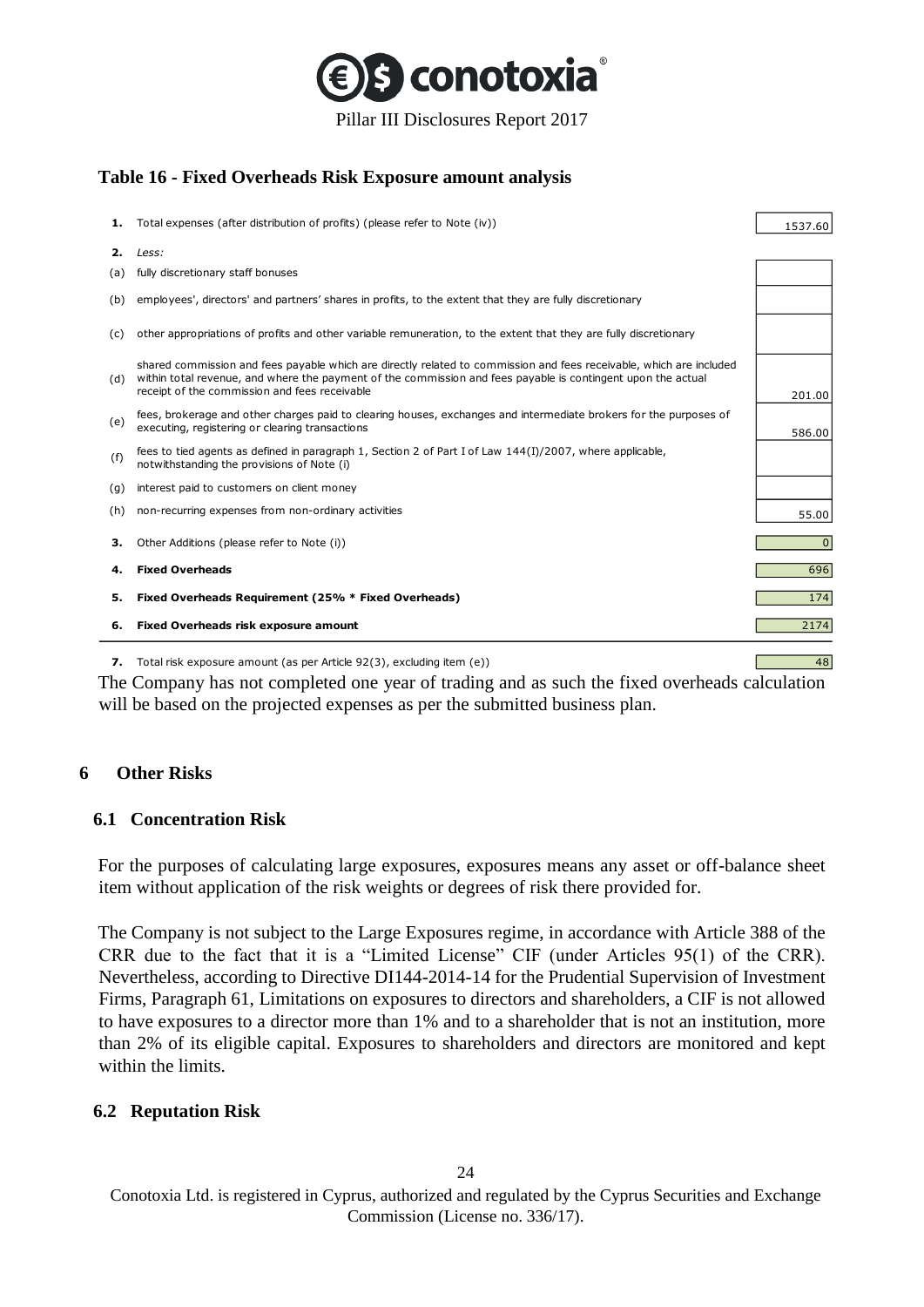

Reputation risk is the current or prospective risk to earnings and capital arising from an adverse perception of the image of the Company on the part of customers, counterparties, shareholders, investors or regulators. Reputation risk could be triggered by poor performance, the loss of one or more of the Company's key directors, the loss of large customers, poor customer service, fraud or theft, customer claims and legal action, regulatory fines.

The Company has transparent policies and procedures in place when dealing with possible customer complaints in order to provide the best possible assistance and service under such circumstances. The possibility of having to deal with customer claims is very low as the Company provides high quality services to customers.

#### <span id="page-24-0"></span>**6.3 Strategic Risk**

Strategic Risk could occur as a result of adverse business decisions, improper implementation of decisions or lack of responsiveness to changes in the business environment. The Company's exposure to strategic risk is moderate as policies and procedures to minimize this type of risk are implemented in the overall strategy of the Company.

#### <span id="page-24-1"></span>**6.4 Business Risk**

Business Risk includes the current or prospective risk to earnings and capital arising from changes in the business environment including the effects of deterioration in economic conditions. Research on economic and market forecasts are conducted with a view to minimize the Company's exposure to business risk. These are analyzed and taken into consideration when implementing the Company's strategy.

## <span id="page-24-2"></span>**6.5 Capital Risk Management**

Capital Risk is the risk that the Company will not comply with capital adequacy requirements. The Company's objectives when managing capital are to safeguard the Company's ability to continue as a going concern in order to provide returns for shareholders and benefits for other stakeholders. The Company has a regulatory obligation to monitor and implement policies and procedures for capital risk management. Specifically, the Company is required to test its capital against regulatory requirements and has to maintain a minimum level of capital. This ultimately ensures the going concern of the Company. Such procedures are explained in the Procedures Manual of the Company.

The Company is further required to report on its capital adequacy quarterly and has to maintain at all times a minimum total capital adequacy ratio which is set at 8%. The capital adequacy ratio expresses the capital base of the Company as a proportion of the total risk weighted assets.

Management monitors such reporting and has policies and procedures in place to help meet the specific regulatory requirements. This is achieved through the preparation on a monthly basis of management accounts to monitor the financial and capital position of the Company.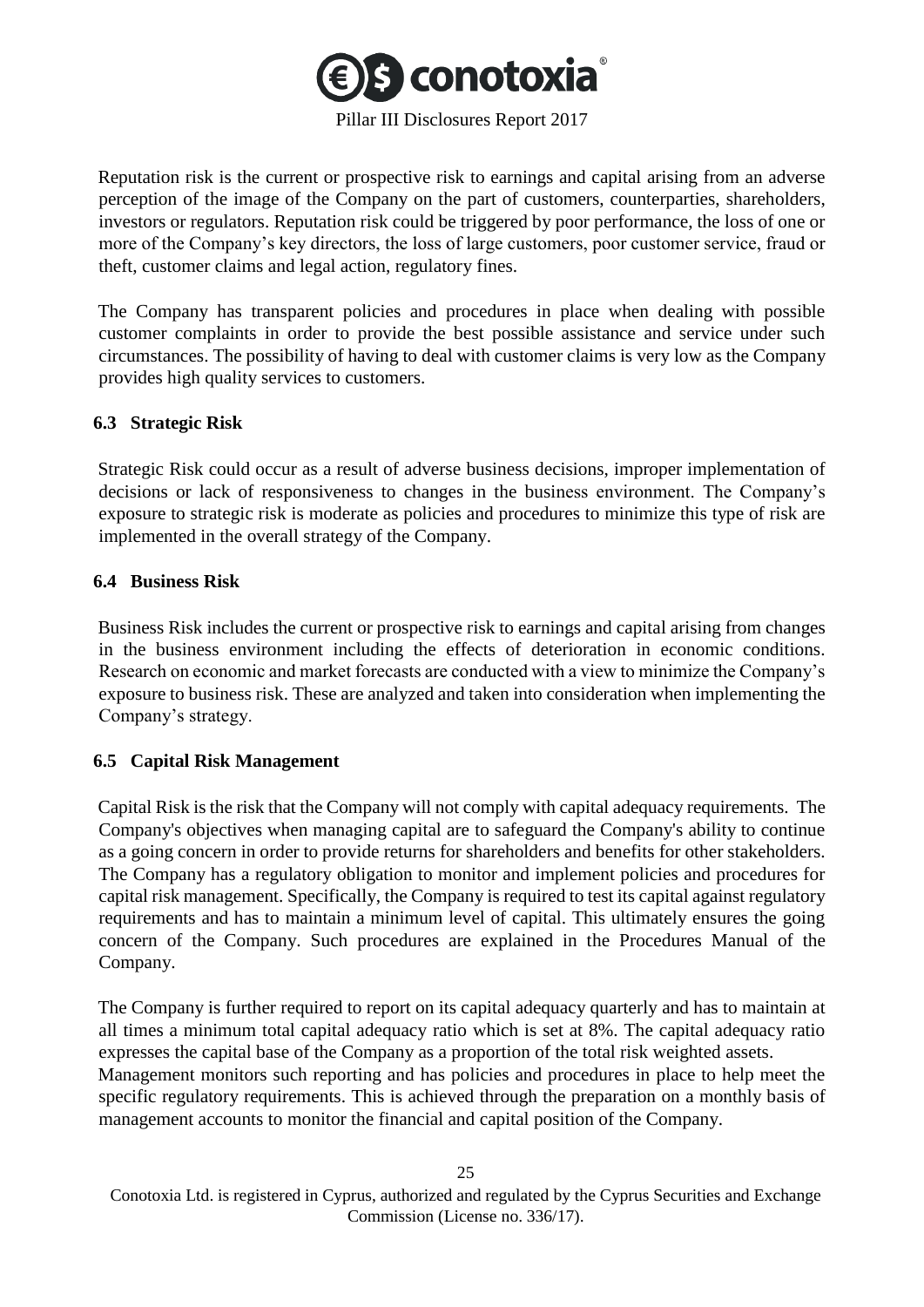

#### <span id="page-25-0"></span>**6.6 Regulatory Risk**

Regulatory risk is the risk the Company faces by not complying with relevant Laws and Directives issued by its supervisory body. If materialized, regulatory risk could trigger the effects of reputation and strategic risk. The Company has documented procedures and policies based on the requirements of relevant Laws and Directives issued by the Commission; these can be found in the Procedures Manual. Compliance with these procedures and policies are further assessed and reviewed by the Company's Internal Auditors and suggestions for improvement are implemented by management. The Internal Auditors evaluate and test the effectiveness of the Company's control framework at least annually. Therefore the risk of non-compliance is very low.

#### <span id="page-25-1"></span>**6.7 Legal and Compliance Risk**

Legal and Compliance Risk could arise as a result of breaches or non-compliance with legislation, regulations, agreements or ethical standards and have an effect on earnings and capital. The probability of such risks occurring is relatively low due to the detailed internal procedures and policies implemented by the Company and regular reviews by the Internal Auditors. The structure of the Company is such to promote clear coordination of duties and the management consists of individuals of suitable professional experience, ethos and integrity, who have accepted responsibility for setting and achieving the Company's strategic targets and goals. In addition, the Board meets at least annually to discuss such issues and any suggestions to enhance compliance are implemented by management.

#### <span id="page-25-2"></span>**6.8 IT Risk**

IT risk could occur as a result of inadequate information technology and processing, or arise from an inadequate IT strategy and policy or inadequate use of the Company's information technology. Specifically, policies have been implemented regarding back-up procedures, software maintenance, hardware maintenance, use of the internet and anti-virus procedures. Materialization of this risk has been minimized to the lowest possible level.

#### <span id="page-25-3"></span>**6.9 Risk Reporting**

The Company maintains a system in place to record any risk event incurred on a special form duly completed by personnel of each department and is submitted to the Compliance officer and Risk manager when such event occur.

## <span id="page-25-4"></span>**6.10 Liquidity Risk**

Liquidity risk is defined as the risk when the maturity of assets and liabilities does not match. An unmatched position potentially enhances profitability, but can also increase the risk of losses. The Company has policies and procedures with the object of minimizing such losses.

Conotoxia Ltd. is registered in Cyprus, authorized and regulated by the Cyprus Securities and Exchange Commission (License no. 336/17).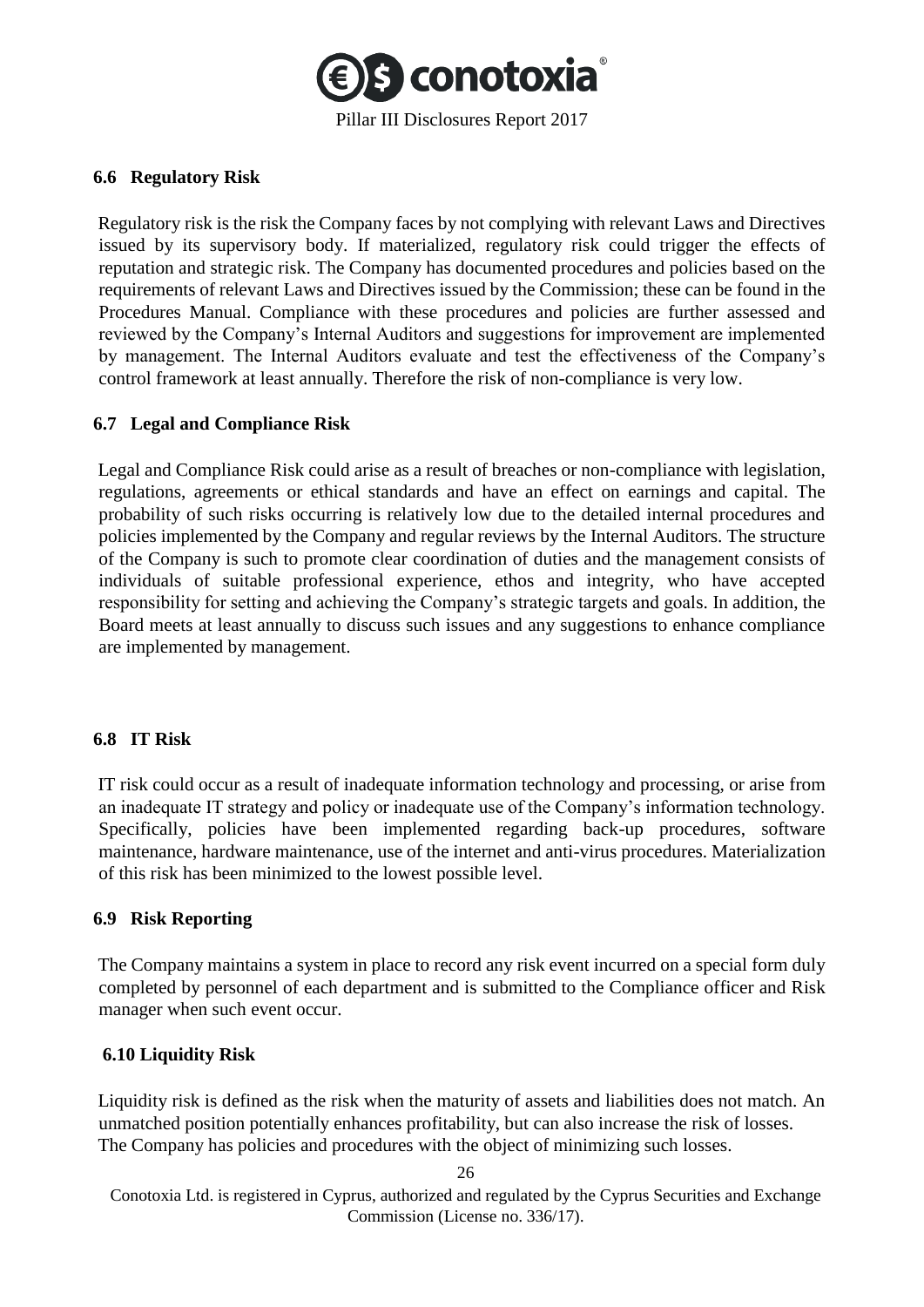

## <span id="page-26-0"></span>**6.11 Leverage Ratio**

The leverage ratio is a new monitoring tool which will allow the competent authorities to assess the risk of excessive leverage in their respective institutions. According to the CRR, the investment firms have to report all necessary information on the leverage ratio and its components.

According to the CRR, the requirement for institutions to start disclosing the leverage ratio from 1 January 2016, depends on the category of the institution. Please refer to table 17 below.

#### **Table 17**

| Category                                     | <b>Minimum</b><br>initial<br>capital | Form 144-14-06.1                        | Form 144-14-07 | Form 144-14-08.1 | Form 144-14-08.2 | Form 144-14-08.3 | Form 144-14-09 |
|----------------------------------------------|--------------------------------------|-----------------------------------------|----------------|------------------|------------------|------------------|----------------|
| Full scope                                   | €730,000                             | submit                                  | submit         | submit           | submit           | submit           | Submit         |
| Under art. 95(1) of<br>CRR <sup>2</sup>      | €125.000                             | Submit<br>(calculation based<br>on FOH) | exempted       | exempted         | submit           | submit           | exempted       |
| Under art. 95(2) of<br>CRR <sup>3</sup>      | €50.000                              | Submit<br>(calculation based<br>on FOH) | exempted       | exempted         | exempted         | exempted         | exempted       |
| Under art. 96(1) (a)<br>of CRR               | €730.000                             | Submit<br>(calculation based<br>on FOH) | exempted       | exempted         | submit           | submit           | submit         |
| Under art. 96(1) (b)<br>of CRR               | €730.000                             | Submit<br>(calculation based<br>on FOH) | exempted       | exempted         | submit           | submit           | submit         |
| Exempted under art.<br>$4(1)$ (2) of CRR $4$ | €50,000                              | exempted                                | exempted       | exempted         | exempted         | exempted         | exempted       |

**ANNEX VI** - Summary of reporting requirements

## <span id="page-26-1"></span>**7 Remuneration policy**

The Company has established a remuneration policy, which its purpose is to set out the remuneration practices of the Company taking into consideration the salaries and benefits of the staff, in accordance with the provisions of Directive as well as the Circular 031 (Circular 031 has been issued in place of Guidelines GD-IF-07 for the correct filing purposes) on remuneration policies and practices, where these comply with specific principles in a way and to the extent that is appropriate to the Company's size, internal organization and the nature, scope and complexity of its activities.

The design of the Policy is approved by the people who effectively direct the business of the Company, after taking advice from the compliance function, and implemented by appropriate functions to promote effective corporate governance. The people who effectively direct the business should be responsible for the implementation of remuneration policies and practices and for preventing and dealing with any relevant risks that remuneration policies and practices can create. The Board discusses remuneration policy matters at least annually.

Furthermore, the Policy should also benefit from the full support of senior management or, where appropriate, the supervisory function, so that necessary steps can be taken to ensure that relevant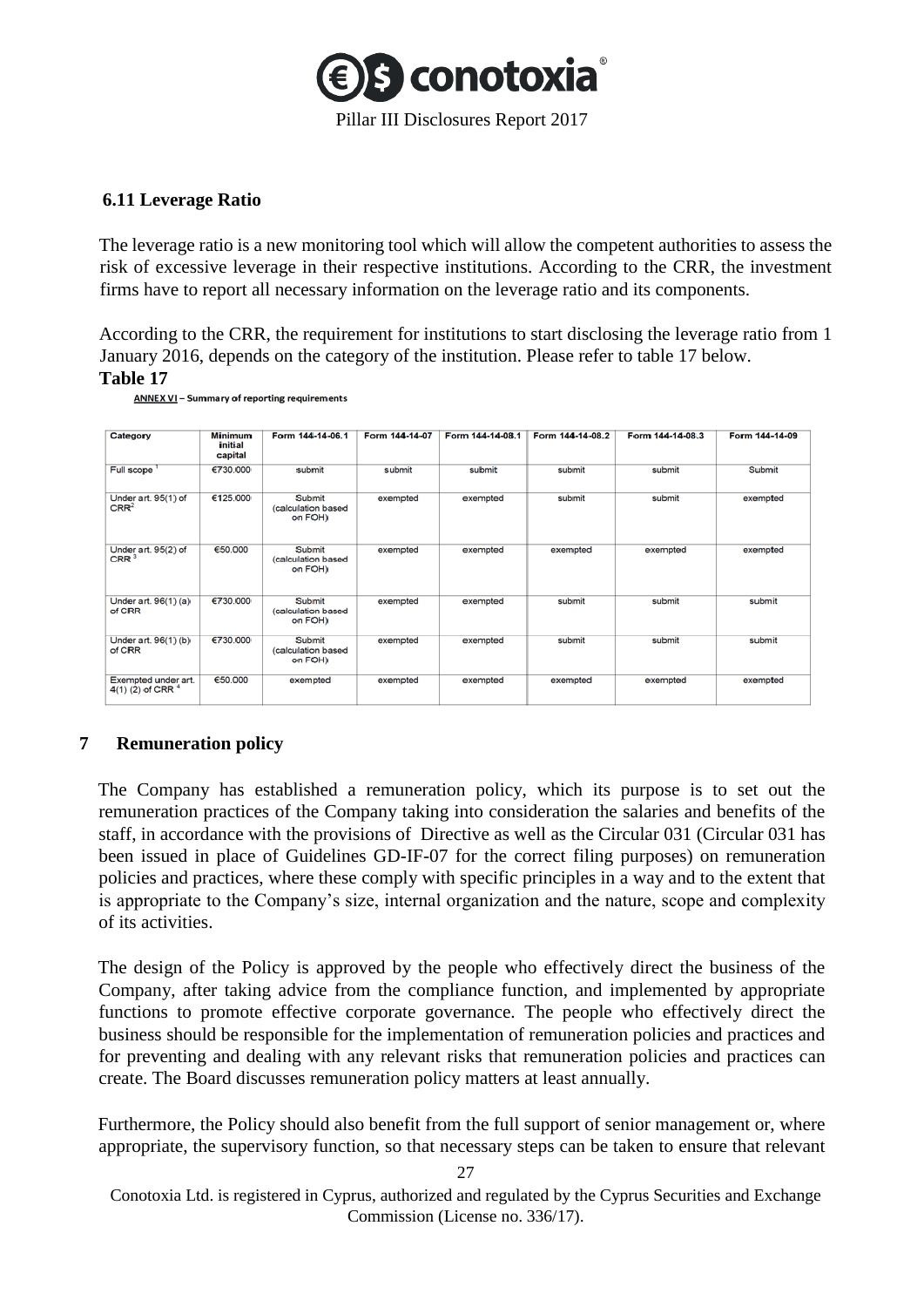

persons effectively comply with the conflicts of interest and conduct of business policies and procedures.

Finally, the Policy should also adopt and maintain measures enabling them to effectively identify where the relevant person fails to act in the best interest of the client and to take remedial action.

#### <span id="page-27-0"></span>**7.1 Remuneration System**

The Company's remuneration system and policy is concerned with practices of the Company for those categories of staff whose professional activities have a material impact on its risk profile, i.e. the Senior Management and members of the Board; the said practices are established to ensure that the rewards for the "executive management" are linked to the Company's performance, to provide an incentive to achieve the key business aims and deliver an appropriate link between reward and performance whilst ensuring base salary levels are not set at artificially low levels. The Company uses remuneration as a significant method of attracting and retaining key employees whose talent can contribute to the Company's short and long term success.

The remuneration mechanisms employed are well known management and human resources tools that take into account the staff's skills, experience and performance, whilst supporting at the same time the long-term business objectives.

The Company's remuneration system takes into account the highly competitive sector in which the Company operates, and the considerable amount of resources the Company invests in each member of the staff.

It is noted that the Company has taken into account its size, internal organization and the nature, the scope and the complexity of its activities and it does not deem necessary the establishment of a specific remuneration committee. Decisions on these matters are taken on a Board level while the remuneration policy is periodically reviewed.

The total remuneration of staff, whose professional activities have a material impact on the risk profile of the Company currently, consists of a fixed and a variable component. The remuneration varies for different positions/roles depending on each position's actual functional requirements, and it is set at levels which reflect the educational level, experience, accountability, and responsibility needed for a staff member to perform each position/role. The remuneration is also set in comparison with standard market practices employed by the other market participants/ competitors.

During the year under review, there was no remuneration payable under deferral arrangements (with vested or unvested portions). Finally the Company did not pay any non-cash remuneration for the year under review.

#### <span id="page-27-1"></span>**7.2 Remuneration of Senior Management Personnel and Directors**